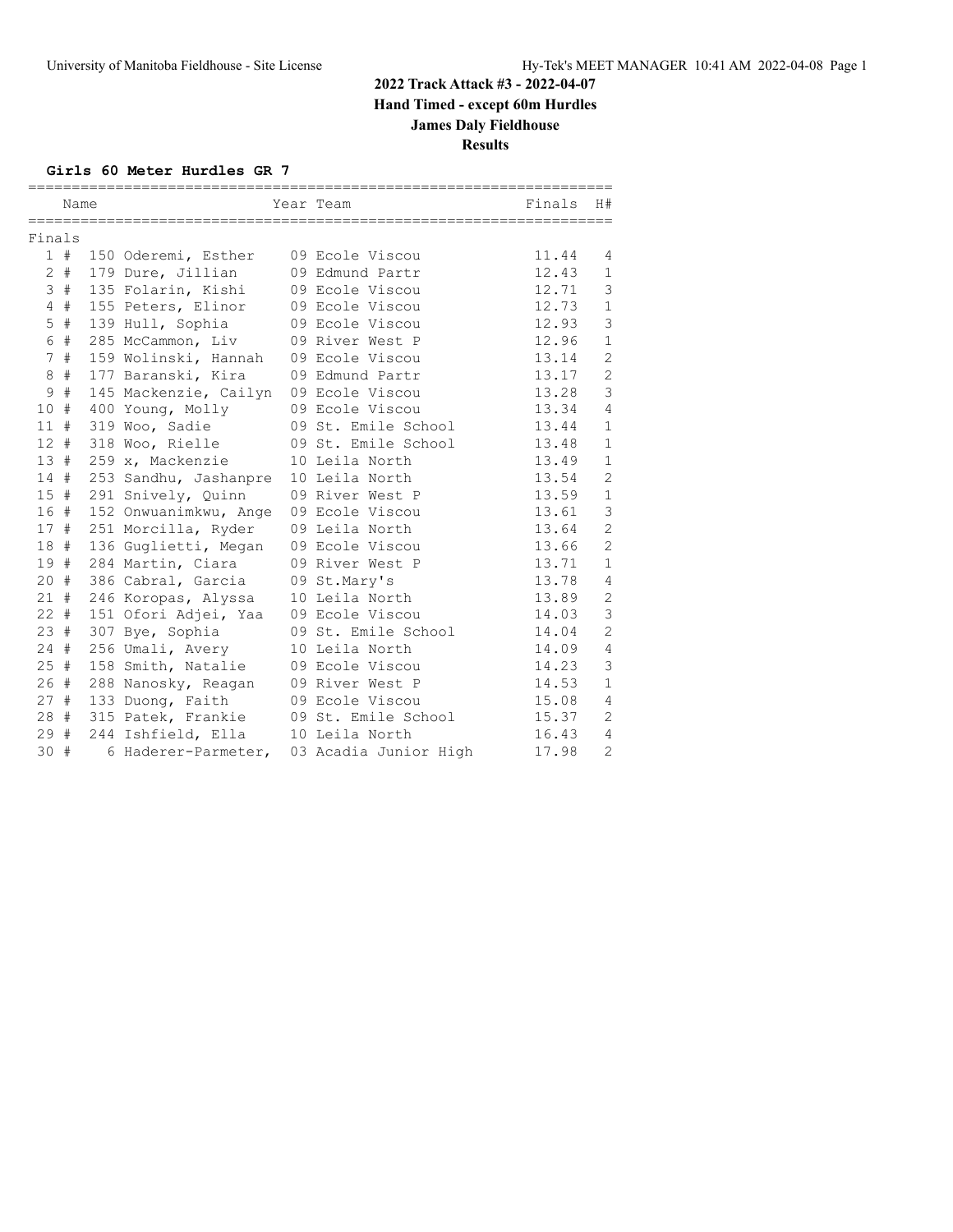**Girls High Jump GR 7**

| Name                                                                                                                               | Year Team       | Finals |
|------------------------------------------------------------------------------------------------------------------------------------|-----------------|--------|
| 1 # 150 Oderemi, Esther 09 Ecole Viscou<br>1.10 1.15 1.20 1.25 1.30<br>$\begin{matrix} 0 & 0 \end{matrix}$<br>XXO<br>XXX<br>$\cap$ |                 | 1.25m  |
| -- #  285 McCammon, Liv      09 River West P<br>1.10<br>XX.                                                                        |                 | ΝH     |
| -- # 284 Martin, Ciara<br>1.10<br>XX                                                                                               | 09 River West P | ΝH     |
| -- # 288 Nanosky, Reagan<br>1.10<br>XX                                                                                             | 09 River West P | NΗ     |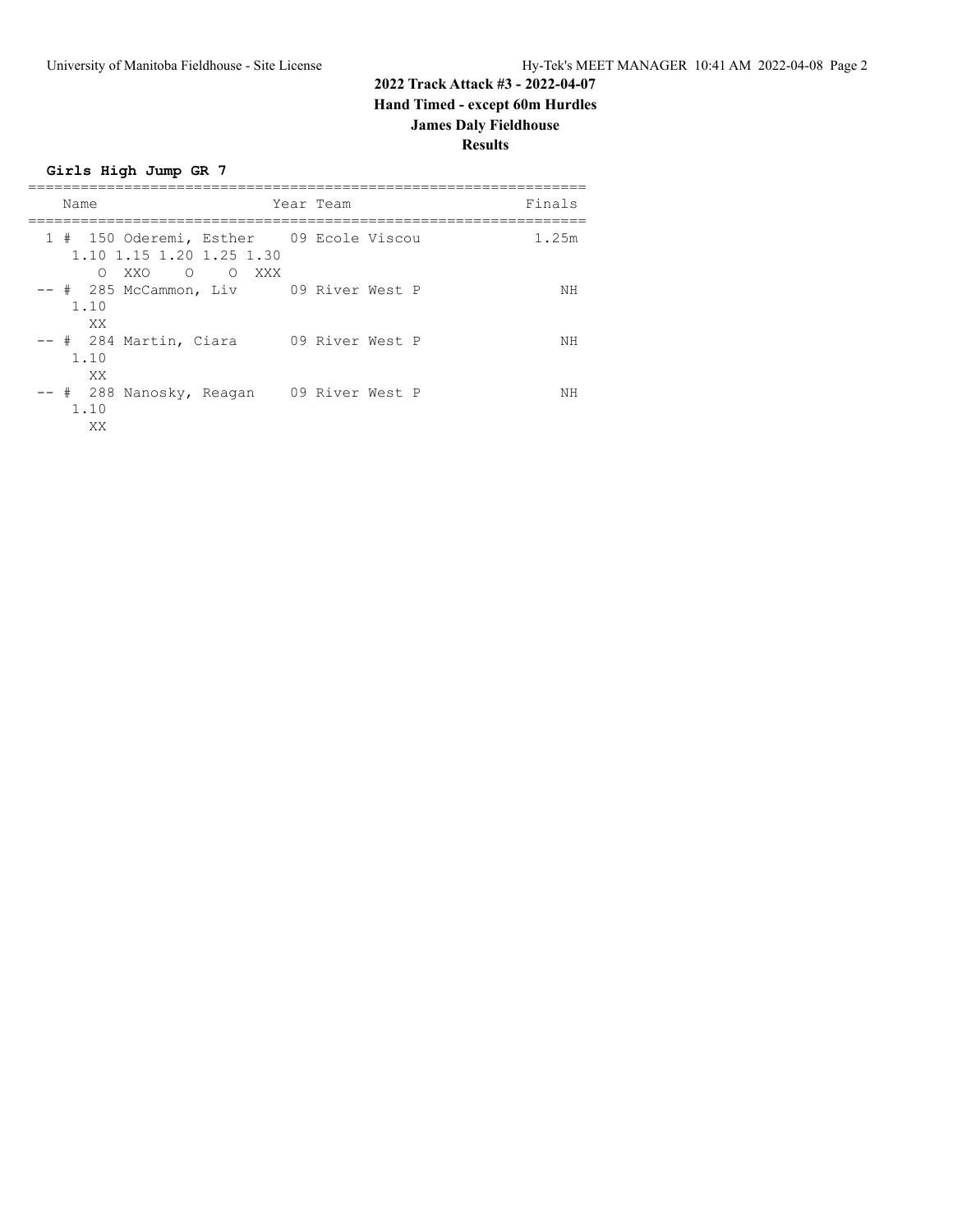#### **Girls Long Jump GR 7**

|  | ==========                                                                  | ===========<br>-----------------------           |           |                |
|--|-----------------------------------------------------------------------------|--------------------------------------------------|-----------|----------------|
|  | 4.12m 4.30m                                                                 | 1 # 159 Wolinski, Hannah 09 Ecole Viscou 4.30m 3 |           |                |
|  | 2 # 252 Quimbo, Meah 09 Leila North<br>4.12m 4.00m                          |                                                  | $4.12m$ 4 |                |
|  | 3 # 177 Baranski, Kira 09 Edmund Partr<br>3.77m 3.24m                       |                                                  | $3.77m$ 1 |                |
|  | 4 # 155 Peters, Elinor 09 Ecole Viscou<br>3.68m 3.72m                       |                                                  | $3.72m$ 1 |                |
|  | 5 # 356 Marykuca, Ella 09 St. Maurice<br>3.68m 3.58m                        |                                                  | 3.68m 4   |                |
|  | 6 # 352 Catigay, Avery 09 St. Maurice<br>3.64m FOUL                         |                                                  | $3.64m$ 5 |                |
|  | 7 # 249 Manalili, Agathe 09 Leila North<br>3.40m 3.57m                      |                                                  | 3.57m     | 2              |
|  | 8 # 248 Magat, Abigail 09 Leila North<br>3.28m 3.43m                        |                                                  | 3.43m     | 2              |
|  | 9 # 152 Onwuanimkwu, Ange 09 Ecole Viscou<br>3.08m 3.33m                    |                                                  | 3.33m     | 2              |
|  | 10 # 354 Guinto, Niley 09 St. Maurice<br>3.20m 3.32m                        |                                                  | 3.32m     | 3              |
|  | 11 # 69 Prayag, Emily 09 Balmoral Hall                                      |                                                  | 3.21m     | 1              |
|  | 2.37m 3.21m<br>12 # 179 Dure, Jillian 09 Edmund Partr                       |                                                  | 3.16m     | $\mathbf{1}$   |
|  | 3.09m 3.16m<br>13 # 145 Mackenzie, Cailyn 09 Ecole Viscou                   |                                                  | 3.15m     | $\mathfrak{Z}$ |
|  | $3.15m$ $2.93m$<br>13 # 246 Koropas, Alyssa 10 Leila North                  |                                                  | 3.15m     | $\mathbf{1}$   |
|  | $3.06m$ $3.15m$<br>15 # 251 Morcilla, Ryder 09 Leila North<br>2.30m 3.11m   |                                                  | 3.11m     | $\mathbf{2}$   |
|  | 16 # 256 Umali, Avery 10 Leila North                                        |                                                  | 3.08m     | $\mathbf{1}$   |
|  | 2.95m 3.08m<br>17 # 136 Guglietti, Megan 09 Ecole Viscou<br>$3.00m$ $3.01m$ |                                                  | 3.01m     | 3              |
|  | 18 # 402 Cheater, Raica 09 St. Maurice<br>2.88m 2.92m                       |                                                  | $2.92m$ 5 |                |
|  | 19 # 259 x, Mackenzie 10 Leila North<br>2.89m 2.90m                         |                                                  | $2.90m$ 2 |                |
|  | 20 # 133 Duong, Faith 09 Ecole Viscou<br>2.69m 2.88m                        |                                                  | 2.88m     | 2              |
|  | 21 # 245 Johnson, Kaliah 10 Leila North<br>FOUL 2.82m                       |                                                  | 2.82m     | 2              |
|  | 21 # 253 Sandhu, Jashanpre 10 Leila North<br>$2.82m$ $2.67m$                |                                                  | 2.82m     | 4              |
|  | 23 # 250 Millet, Estella G 10 Leila North<br>2.81m 2.48m                    |                                                  | 2.81m     | 2              |
|  | 24 # 139 Hull, Sophia                                                       | 09 Ecole Viscou                                  | 2.80m     | 1              |
|  | 2.80m FOUL<br>25 # 386 Cabral, Garcia<br>2.78m FOUL                         | 09 St.Mary's                                     | 2.78m     | 4              |
|  | 26 # 359 Park, Jade<br>2.76m FOUL                                           | 09 St. Maurice                                   | 2.76m     | 4              |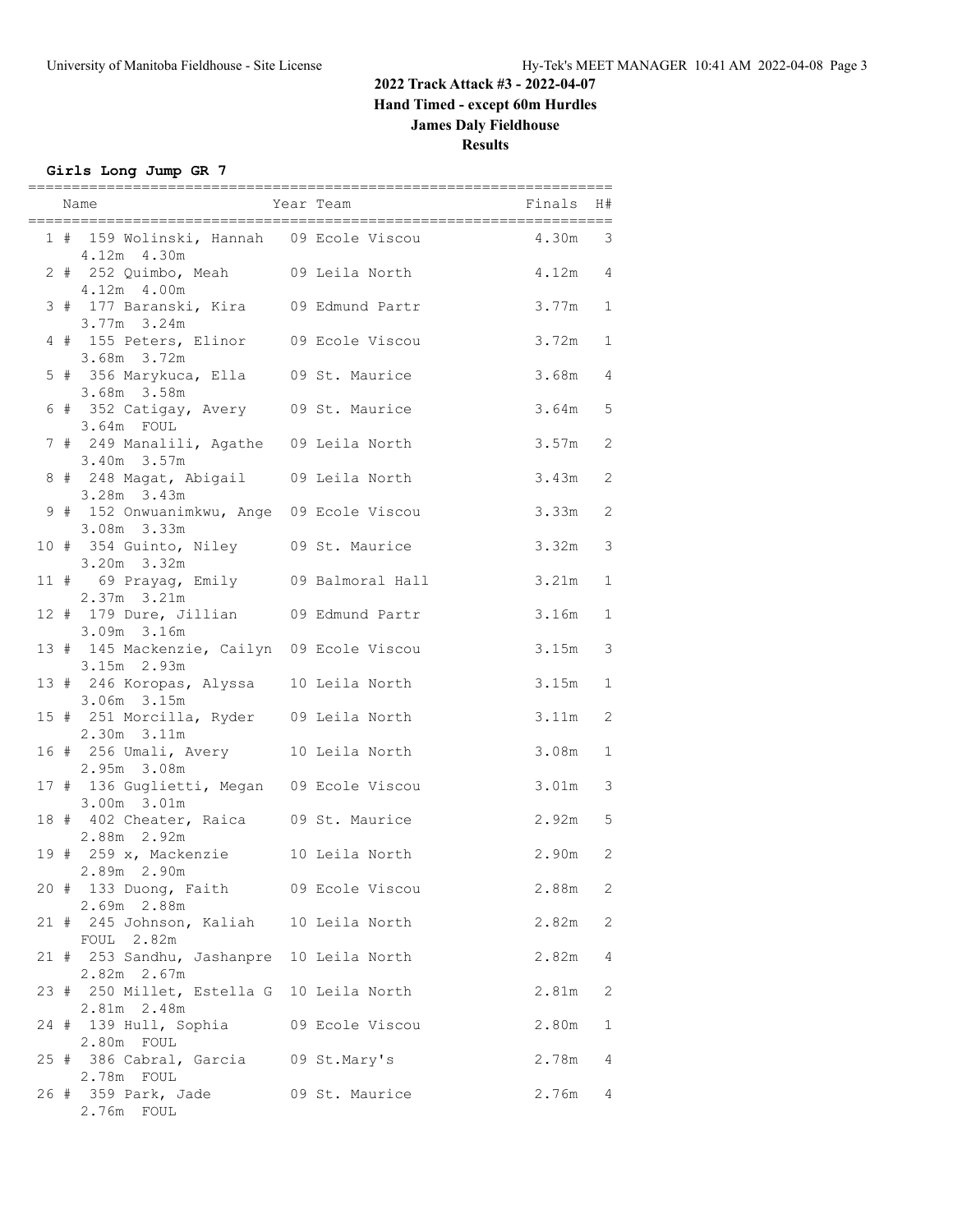### **2022 Track Attack #3 - 2022-04-07**

**Hand Timed - except 60m Hurdles**

### **James Daly Fieldhouse**

| Girls Long Jump GR 7                                        |           |                |
|-------------------------------------------------------------|-----------|----------------|
| 27 # 223 Ferrer-Cabrera, J 09 Grant Park<br>$2.52m$ $2.74m$ | 2.74m 4   |                |
| 28 # 56 Fast, Greta 09 Balmoral Hall                        | $2.67m$ 1 |                |
| $FOUL$ 2.67m<br>28 # 151 Ofori Adjei, Yaa 09 Ecole Viscou   | 2.67m 4   |                |
| $1.65m$ $2.67m$<br>30 # 158 Smith, Natalie 09 Ecole Viscou  | $2.63m$ 1 |                |
| $2.50m$ 2.63m<br>31 # 244 Ishfield, Ella 10 Leila North     | $2.58m$ 2 |                |
| 2.58m 2.50m<br>32 # 255 Tomé, Chloe 10 Leila North          | $2.46m$ 4 |                |
| 2.46m FOUL<br>33 # 157 Sheldon, Madison 09 Ecole Viscou     | 2.29m 1   |                |
| $2.29m$ FOUL<br>34 # 81 Leano, Chelsea 09 Ecole Lansdowne   | 1.84m 4   |                |
| FOUL 1.84m<br>35 # 400 Young, Molly 09 Ecole Viscou         | $1.72m$ 2 |                |
| FOUL 1.72m<br>-- # 285 McCammon, Liv 09 River West P        | FOUL      | $\overline{4}$ |
| FOUL FOUL                                                   |           |                |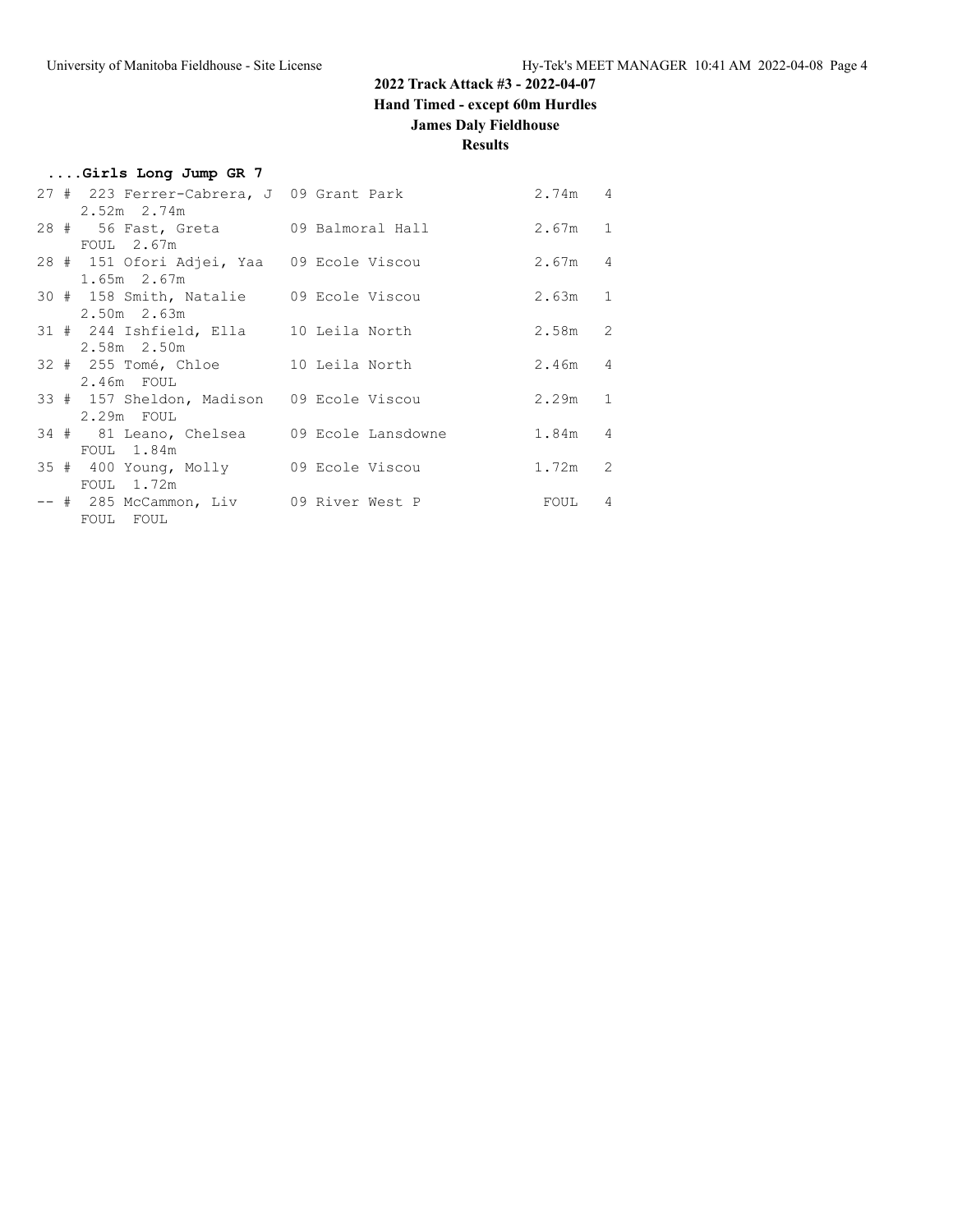#### **Girls 60 Meter Hurdles GR 8**

|                      | Name |                                      | Year Team             | Finals | H#             |
|----------------------|------|--------------------------------------|-----------------------|--------|----------------|
|                      |      |                                      |                       |        |                |
| 1.                   | #    | 349 Akinlade, Esther                 | 08 St. Maurice        | 11.07  | 1              |
| $\mathbf{2}^{\circ}$ | #    | 141 Isinguzo, Uloma                  | 08 Ecole Viscou       | 11.27  | $\overline{2}$ |
| 3                    | #    | 185 Leronweich, Reese                | 08 Edmund Partr       | 11.43  | $\mathbf{1}$   |
| 4                    | #    | 394 Zied, Lara 08 St. Mary's         |                       | 11.51  | 3              |
| 5                    | #    | 243 Galimba, Gabriell 08 Leila North |                       | 11.63  | $\mathbf{1}$   |
| 6                    | #    | 154 Perry, Lillia                    | 08 Ecole Viscou       | 11.89  | $\mathbf{1}$   |
| 7                    | #    | 385 Aiello, Lily 08 St. Mary's       |                       | 12.36  | $\mathbf{1}$   |
| 8                    | #    | 224 Wesa, Carter 08 Grant Park       |                       | 12.59  | $\mathbf{1}$   |
| 9                    | #    | 20 Udumullage, Kavis                 | 10 Acadia Junior High | 12.89  | $\overline{2}$ |
| 10                   | #    | 310 Dizon, Abby                      | 08 St. Emile School   | 13.28  | $\mathbf{1}$   |
| 11                   | #    | 75 Ante, Ishalee 608 Ecole Lansdowne |                       | 13.60  | 3              |
| 12                   | #    | 149 Oderemi, Elizabet                | 08 Ecole Viscou       | 13.74  | $\overline{2}$ |
| 13#                  |      | 82 Lopez Modera, Gis                 | 08 Ecole Lansdowne    | 14.04  | $\overline{2}$ |
| 14#                  |      | 80 Gutierrez, Eleana                 | 08 Ecole Lansdowne    | 14.05  | 3              |
| 15#                  |      | 396 Thomasson, Talia                 | 08 St. Emile School   | 14.27  | $\overline{2}$ |
| 16#                  |      | 85 Pangan, Donnie                    | 08 Ecole Lansdowne    | 14.43  | 3              |
| 17#                  |      | 77 Collins, Adeleine                 | 08 Ecole Lansdowne    | 15.61  | $\mathbf 1$    |
| 18#                  |      | 83 Madla, Ryannah                    | 08 Ecole Lansdowne    | 15.80  | $\mathbf{1}$   |
| 19#                  |      | 86 Reyes, Chloe                      | 08 Ecole Lansdowne    | 15.89  | $\overline{2}$ |
| $20 +$               |      | 127 Bakare, Ameedat                  | 08 Ecole Viscou       | 17.65  | 3              |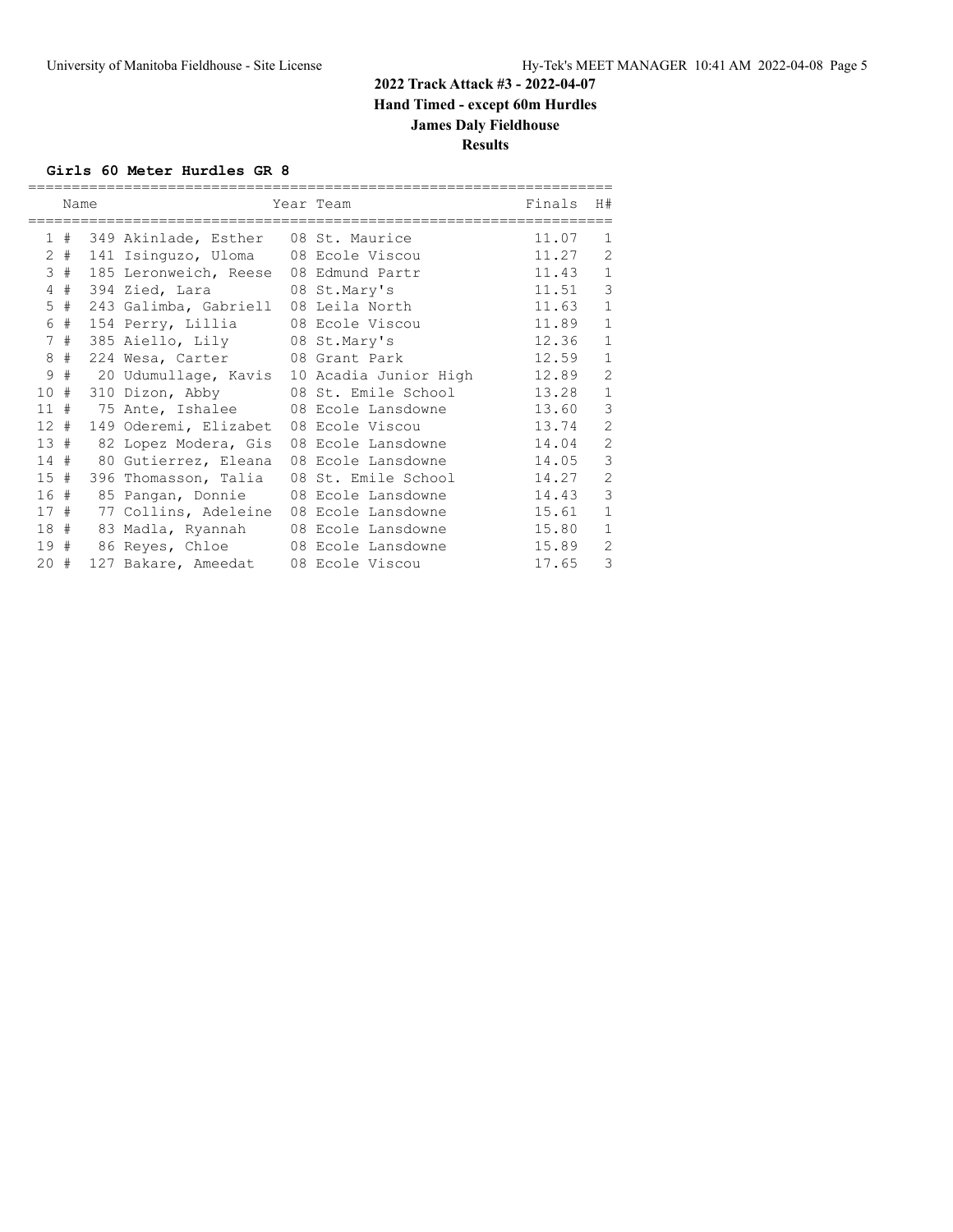**Girls High Jump GR 8**

| Name                                                                                                | Year Team                                      | Finals |
|-----------------------------------------------------------------------------------------------------|------------------------------------------------|--------|
| 1 # 349 Akinlade, Esther 08 St. Maurice<br>1.15 1.20 1.25 1.30 1.35 1.40 1.50<br>O XO O O O XXO XXX |                                                | 1.40m  |
| 2 # 185 Leronweich, Reese 08 Edmund Partr<br>1.15 1.20 1.25 1.30 1.35 1.40<br>O O XO XO XXO XXX     |                                                | 1.35m  |
| 2 # 64 McDonald, Hayley 08 Balmoral Hall<br>1.15 1.20 1.25 1.30 1.35 1.40<br>O O XO XO O XXX        |                                                | 1.35m  |
| 2 # 154 Perry, Lillia 08 Ecole Viscou<br>1.15 1.20 1.25 1.30 1.35 1.40<br>O O O XO XXO XXX          |                                                | 1.35m  |
| 5 # 126 Aregbesola, Tamil 08 Ecole Viscou<br>1.15 1.20 1.25 1.30<br>O O O XXX                       |                                                | 1.25m  |
| 6 # 132 DeSmet, Annika 08 Ecole Viscou<br>1.15 1.20 1.25<br>O XO XX                                 |                                                | 1.20m  |
| 6 # 147 Motkaluk, Katelyn 08 Ecole Viscou<br>1.15 1.20 1.25<br>XO XO XX                             |                                                | 1.20m  |
| 1.15 1.25<br>O XX                                                                                   | 8 # 20 Udumullage, Kavis 10 Acadia Junior High | 1.15m  |
| 8 # 131 Dahl, Maisie 08 Ecole Viscou<br>1.15 1.20<br>O XX                                           |                                                | 1.15m  |
| 1.15 1.20<br>XO XX                                                                                  | 8 # 309 Dada, Ife 69 St. Emile School          | 1.15m  |
| -- # 312 Gates, Eden 08 St. Emile School<br>1.15<br>XX                                              |                                                | NH     |
| -- # 149 Oderemi, Elizabet 08 Ecole Viscou<br>1.30<br>XX                                            |                                                | NH     |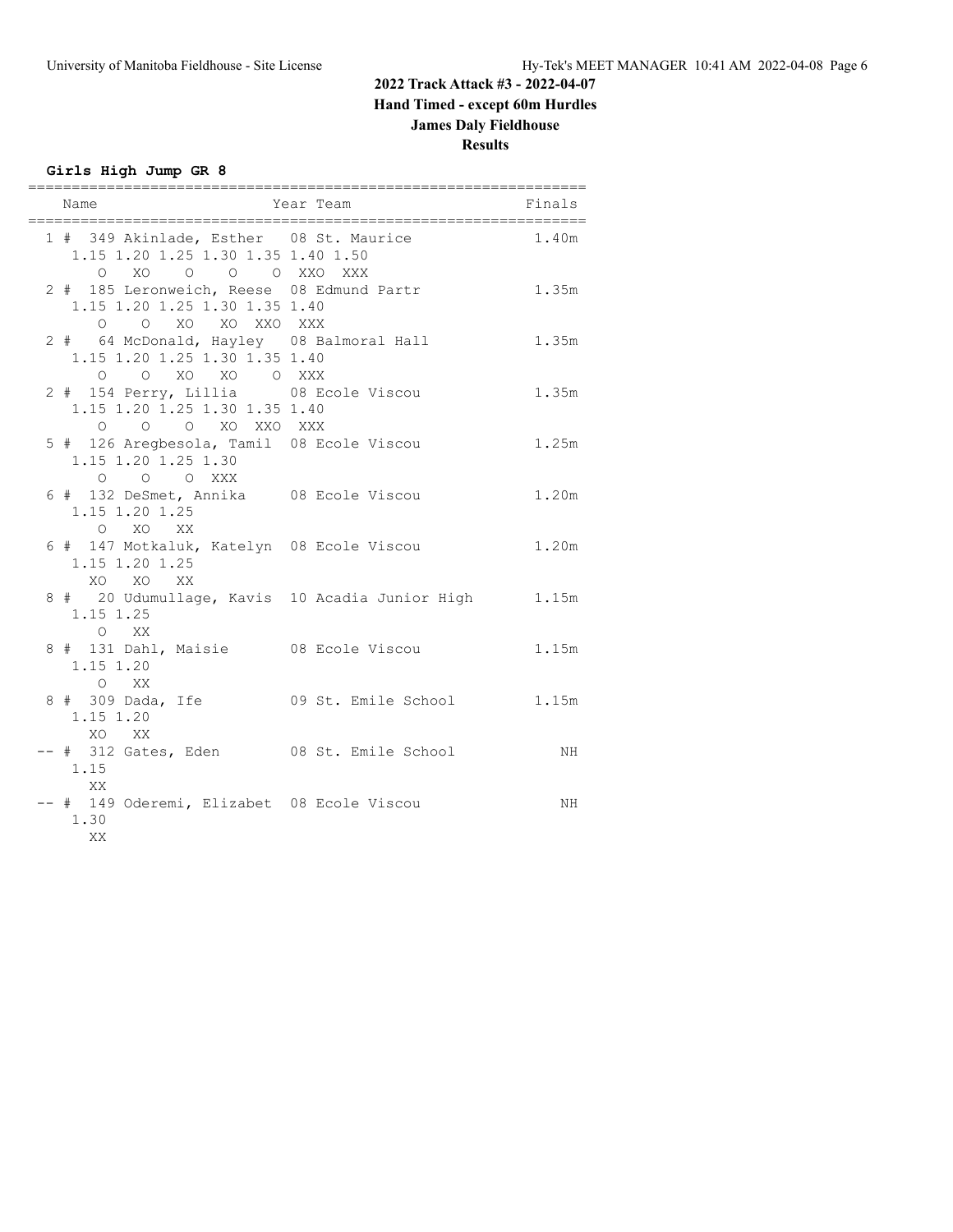### **Girls Triple Jump GR 8**

|  | =========<br>Year Team<br>Name                                | =========<br>====================<br>Finals       |           | H#           |
|--|---------------------------------------------------------------|---------------------------------------------------|-----------|--------------|
|  | 8.61m 8.44m x                                                 | 1 # 185 Leronweich, Reese 08 Edmund Partr 6.61m 1 |           |              |
|  | 2 # 388 Garland, Raina 06 St.Mary's<br>8.45m 7.90m x          |                                                   | $8.45m$ 1 |              |
|  | 3 # 20 Udumullage, Kavis 10 Acadia Junior High<br>7.67m 8.20m |                                                   | 8.20m     | 2            |
|  | 4 # 132 DeSmet, Annika 08 Ecole Viscou<br>FOUL 7.77m          |                                                   | 7.77m 1   |              |
|  | 5 # 141 Isinguzo, Uloma 08 Ecole Viscou<br>6.87m 7.50m        |                                                   | 7.50m     | 2            |
|  | 6 # 243 Galimba, Gabriell 08 Leila North<br>7.35m 7.45m x     |                                                   | 7.45m     | 3            |
|  | 7 # 150 Oderemi, Esther 09 Ecole Viscou<br>FOUL 7.40m         |                                                   | 7.40m     | 2            |
|  | 8 # 55 Eng, Calyssa 08 Balmoral Hall<br>7.34m FOUL            |                                                   | 7.34m     | 2            |
|  | 9 # 142 Jiang, Emily 08 Ecole Viscou<br>6.78m 7.26m           |                                                   | 7.26m     | 3            |
|  | 10 # 389 Hall, Evie<br>6.65m 7.19m                            | 0 St.Mary's                                       | 7.19m     | 1            |
|  | 11 # 149 Oderemi, Elizabet 08 Ecole Viscou<br>6.62m 7.01m     |                                                   | 7.01m     | 2            |
|  | 12 # 247 Lopez, Le Ann 08 Leila North<br>6.93m 5.78m          |                                                   | 6.93m     | 3            |
|  | 13 # 159 Wolinski, Hannah 09 Ecole Viscou<br>FOUL 6.89m       |                                                   | 6.89m     | 1            |
|  | 14 # 131 Dahl, Maisie 08 Ecole Viscou<br>6.75m 6.88m          |                                                   | 6.88m     | 3            |
|  | 15 # 151 Ofori Adjei, Yaa 09 Ecole Viscou<br>6.72m 6.62m      |                                                   | 6.72m     | 1            |
|  | 16 # 390 Schwarz, Laura 08 St.Mary's<br>6.60m FOUL            |                                                   | 6.60m     | -1           |
|  | 17 # 353 Coates, Rebecca 08 St. Maurice<br>6.48m FOUL         |                                                   | 6.48m     | 3            |
|  | 18 # 133 Duong, Faith 09 Ecole Viscou<br>6.38m 6.07m          |                                                   | 6.38m     | 2            |
|  | 19 # 51 Chau, Chloe 08 Balmoral Hall<br>6.11m 6.30m           |                                                   | $6.30m$ 1 |              |
|  | 19 # 136 Guglietti, Megan 09 Ecole Viscou<br>5.85m 6.30m      |                                                   | 6.30m     | $\mathbf{1}$ |
|  | 19 # 86 Reyes, Chloe<br>FOUL 6.30m                            | 08 Ecole Lansdowne                                | 6.30m     | 3            |
|  | 22 # 76 Babas, Tiffany 08 Ecole Lansdowne<br>$6.29m$ $6.05m$  |                                                   | 6.29m     | 4            |
|  | 23 # 355 Gupta, Meera<br>FOUL 5.82m                           | 08 St. Maurice                                    | 5.82m     | 3            |
|  | 24 # 126 Aregbesola, Tamil 08 Ecole Viscou<br>FOUL 5.68m      |                                                   | 5.68m     | 2            |
|  | 25 # 77 Collins, Adeleine 08 Ecole Lansdowne<br>5.63m FOUL    |                                                   | 5.63m     | 3            |
|  | 25 # 135 Folarin, Kishi 09 Ecole Viscou<br>5.56m 5.63m        |                                                   | 5.63m     | 2            |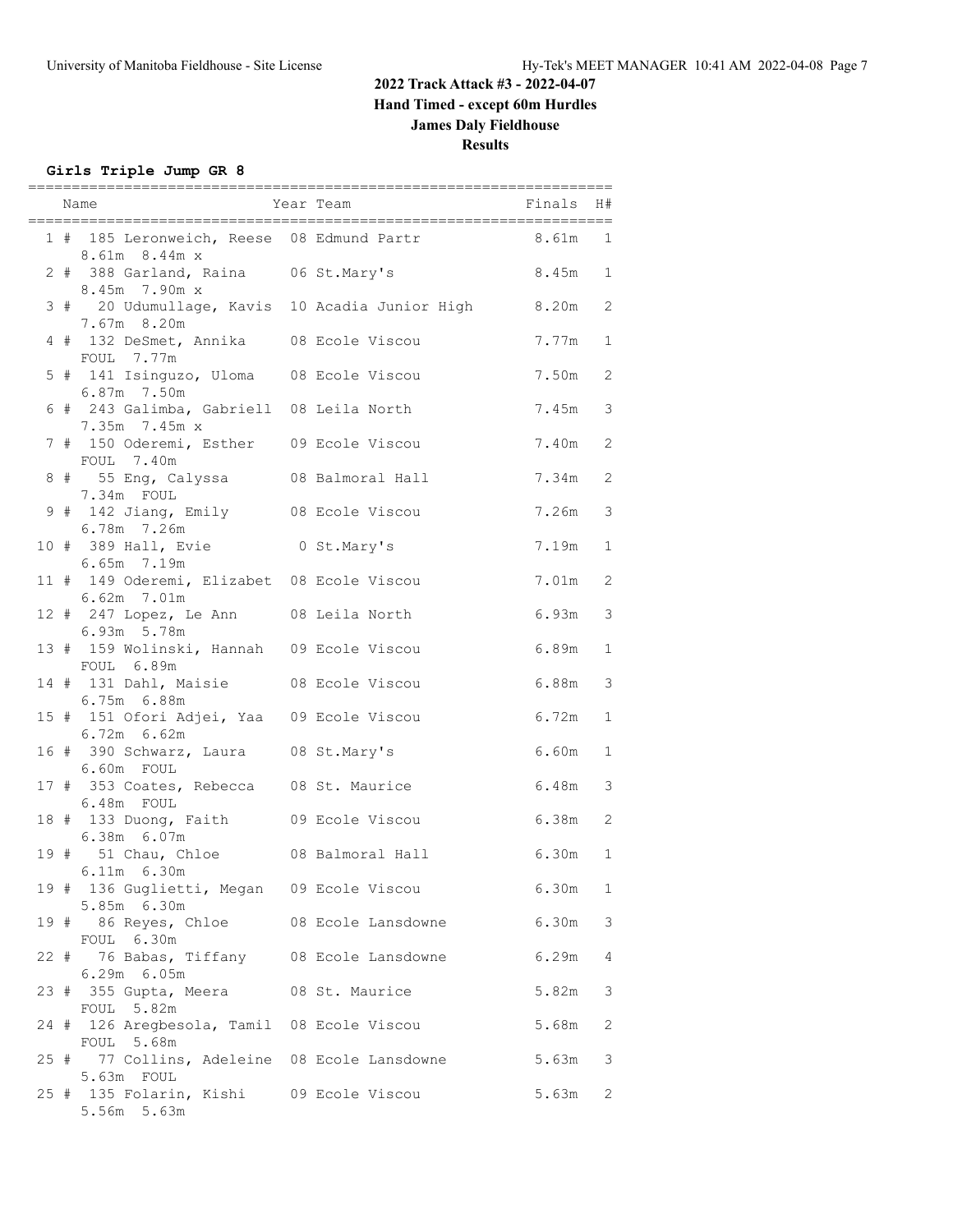## **2022 Track Attack #3 - 2022-04-07 Hand Timed - except 60m Hurdles**

### **James Daly Fieldhouse**

| Girls Triple Jump GR 8 |  |  |  |  |  |
|------------------------|--|--|--|--|--|
|------------------------|--|--|--|--|--|

|  |             | 27 # 78 Cruz, Xhyrelle 08 Ecole Lansdowne    |                | 5.48m     | 4 |
|--|-------------|----------------------------------------------|----------------|-----------|---|
|  |             | FOUL 5.48m                                   |                |           |   |
|  |             | 28 # 258 Walker, Kaylie                      | 09 Leila North | $5.40m$ 3 |   |
|  |             | FOUL $5.40m \times$                          |                |           |   |
|  |             | -- # 87 Reyes, Precious 08 Ecole Lansdowne   |                | FOUL      | 4 |
|  |             | FOUL FOUL                                    |                |           |   |
|  |             | -- # 349 Akinlade, Esther 08 St. Maurice     |                | FOUL      | 2 |
|  |             | FOUL FOUL                                    |                |           |   |
|  |             | -- # 127 Bakare, Ameedat 08 Ecole Viscou     |                | FOUL      | 2 |
|  |             | FOUL FOUL                                    |                |           |   |
|  |             | -- # 158 Smith, Natalie 09 Ecole Viscou      |                | FOUL      | 1 |
|  | FOUL        | FOUL                                         |                |           |   |
|  |             | -- # 80 Gutierrez, Eleana 08 Ecole Lansdowne |                | FOUL      | 3 |
|  | <b>FOUL</b> | FOUL                                         |                |           |   |
|  |             |                                              |                |           |   |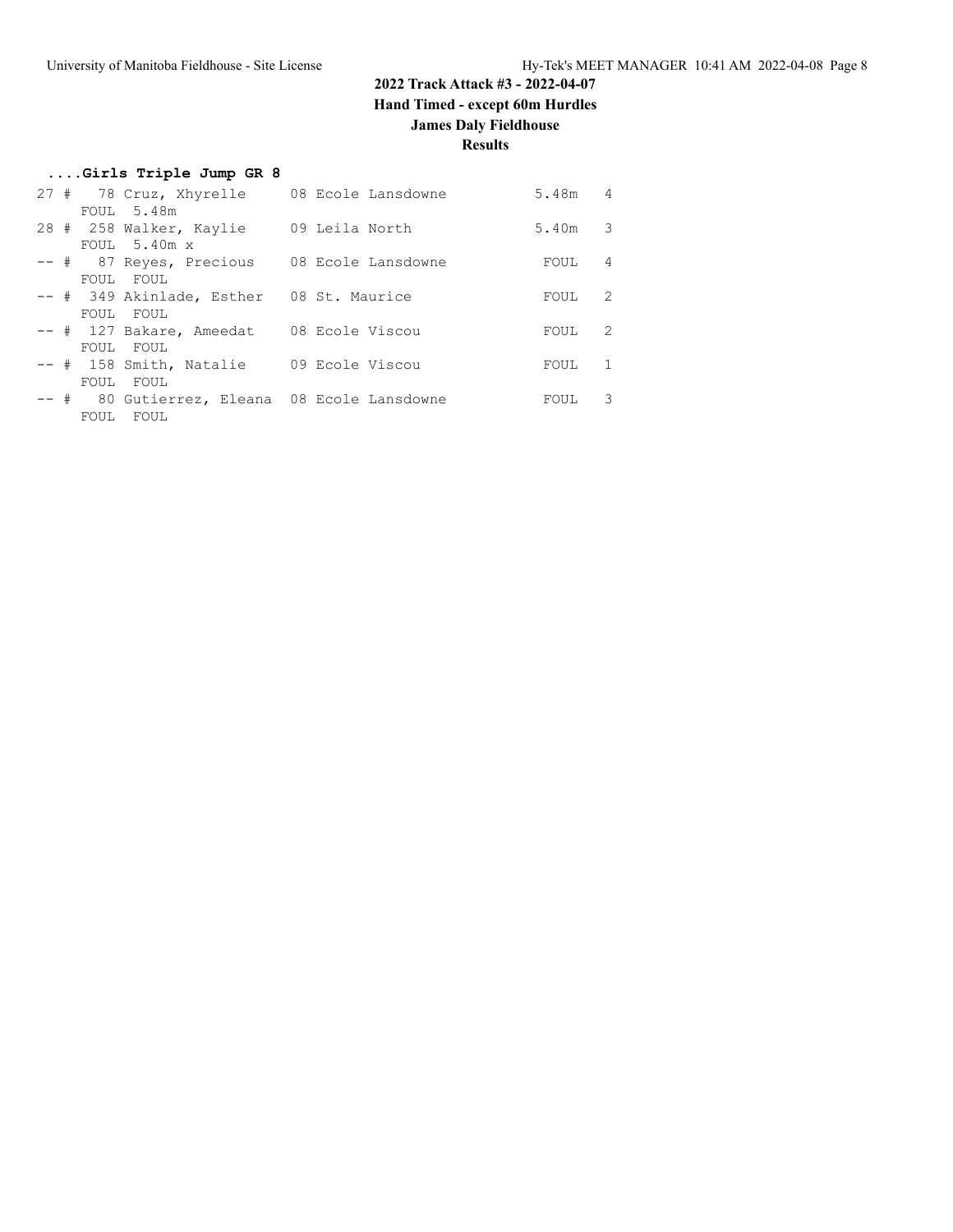#### **Girls 60 Meter Hurdles GR 9**

| Name                          |                                                                                                       | Year Team                                                                                                            | Finals                                    |
|-------------------------------|-------------------------------------------------------------------------------------------------------|----------------------------------------------------------------------------------------------------------------------|-------------------------------------------|
| 1#<br>$2 +$<br>3#<br>4#<br>5# | 3 Banman, Sienna<br>21 Wang, Katherine<br>46 Bailey, Brooke<br>12 Omobolade, De-Gir<br>4 Cabral, Tori | 09 Acadia Junior High<br>07 Acadia Junior High<br>07 Balmoral Hall<br>02 Acadia Junior High<br>03 Acadia Junior High | 11.63<br>12.33<br>12.55<br>13.41<br>13.85 |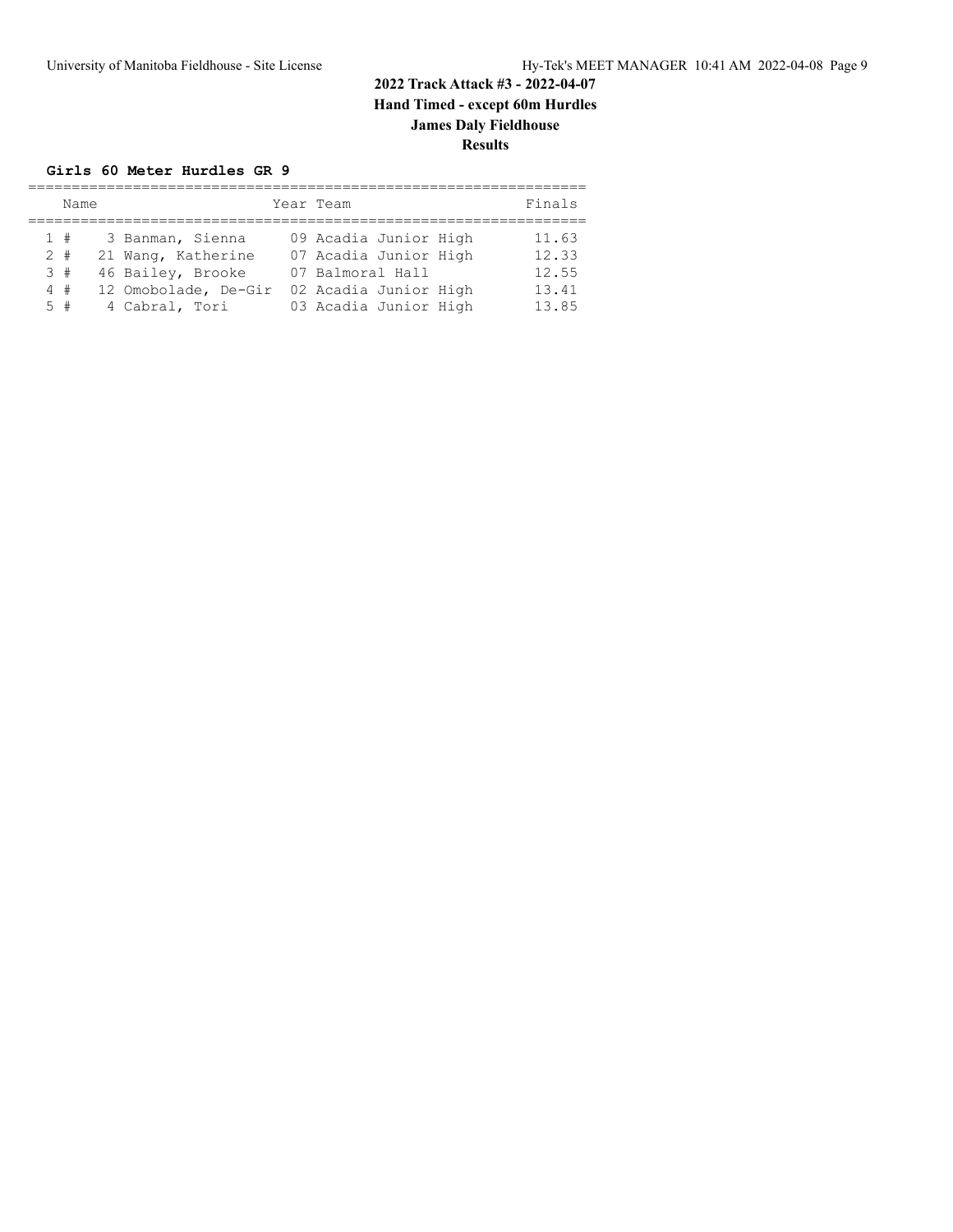**Girls High Jump GR 9**

| Name                                                                                                                            | Year Team                  | Finals |
|---------------------------------------------------------------------------------------------------------------------------------|----------------------------|--------|
| 1 # 58 Kerr, Mila 67 Balmoral Hall<br>1.15 1.20 1.25 1.30 1.35 1.45 1.50 1.55                                                   |                            | 1.50m  |
| $\circ$ $\circ$<br>$\circ$<br>$\circ$<br>$\Omega$<br>2 # 3 Banman, Sienna     09 Acadia Junior High<br>1.15 1.20 1.25 1.30 1.35 | $\circ$<br>$\Omega$<br>XXX | 1.30m  |
| O O XO XO XXX<br>3 # 16 Reid, Dani 08 Acadia Junior High<br>1.15 1.20 1.25                                                      |                            | 1.20m  |
| XO.<br>O XX<br>4 # 12 Omobolade, De-Gir 02 Acadia Junior High<br>1.15 1.20                                                      |                            | 1.15m  |
| $\bigcirc$<br>XX.<br>-- # 4 Cabral, Tori<br>1.15                                                                                | 03 Acadia Junior High      | ΝH     |
| XX.                                                                                                                             |                            |        |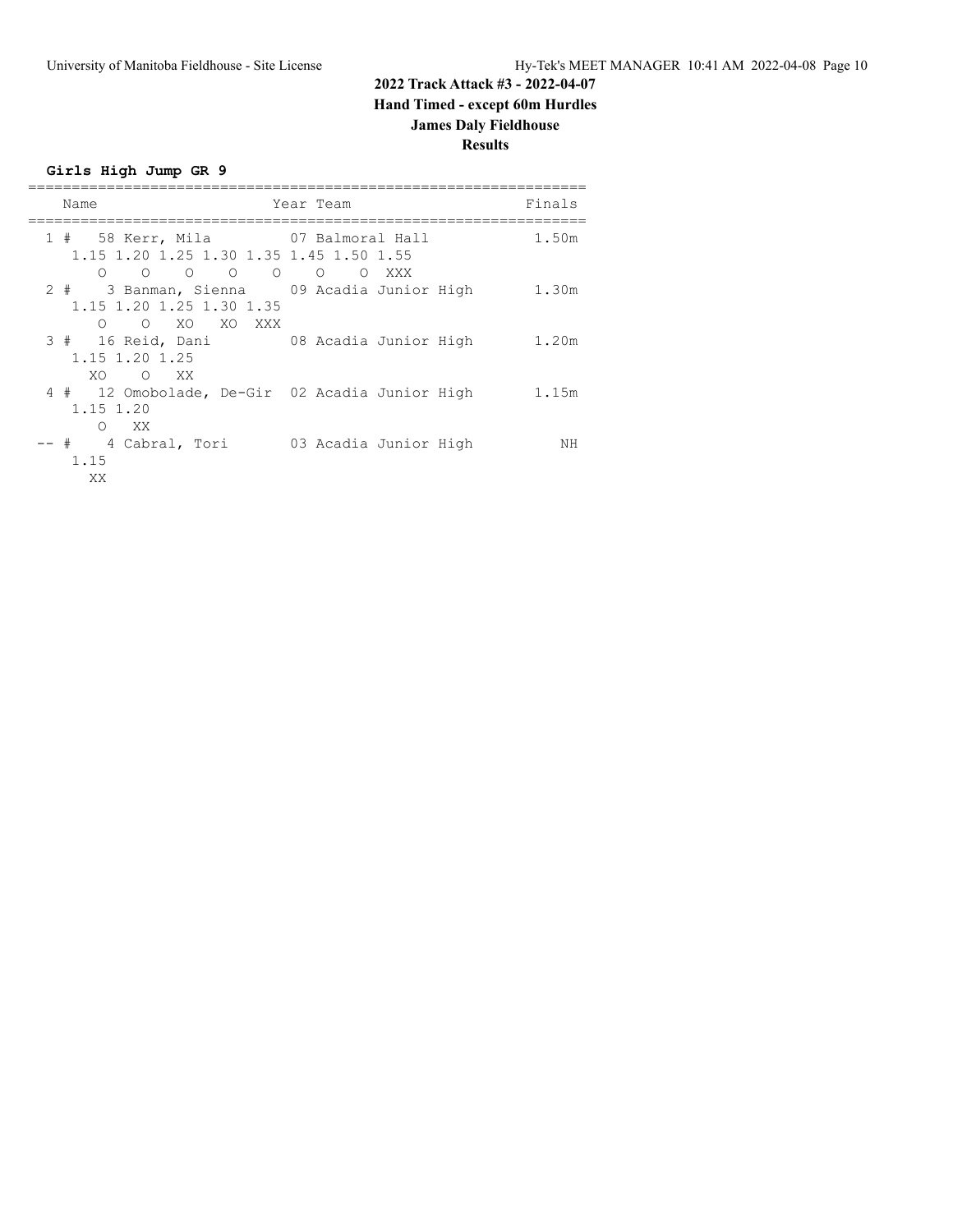**Girls Triple Jump GR 9**

|  | Name                                                         | Year Team             | Finals |
|--|--------------------------------------------------------------|-----------------------|--------|
|  | 1 # 58 Kerr, Mila<br>$8.52m$ $8.95m$                         | 07 Balmoral Hall      | 8.95m  |
|  | 2 # 3 Banman, Sienna<br>8.35m 8.52m                          | 09 Acadia Junior High | 8.52m  |
|  | 3 # 13 Pandher, Ivleen<br>7.43m FOUL                         | 03 Acadia Junior High | 7.43m  |
|  | 4 # 4 Cabral, Tori<br>7.00m 6.96m                            | 03 Acadia Junior High | 7.00m  |
|  | 5 # 12 Omobolade, De-Gir 02 Acadia Junior High<br>6.29m FOUL |                       | 6.29m  |
|  | -- # 7 Kolade, Antonia<br>FOUL FOUL                          | 09 Acadia Junior High | FOUL   |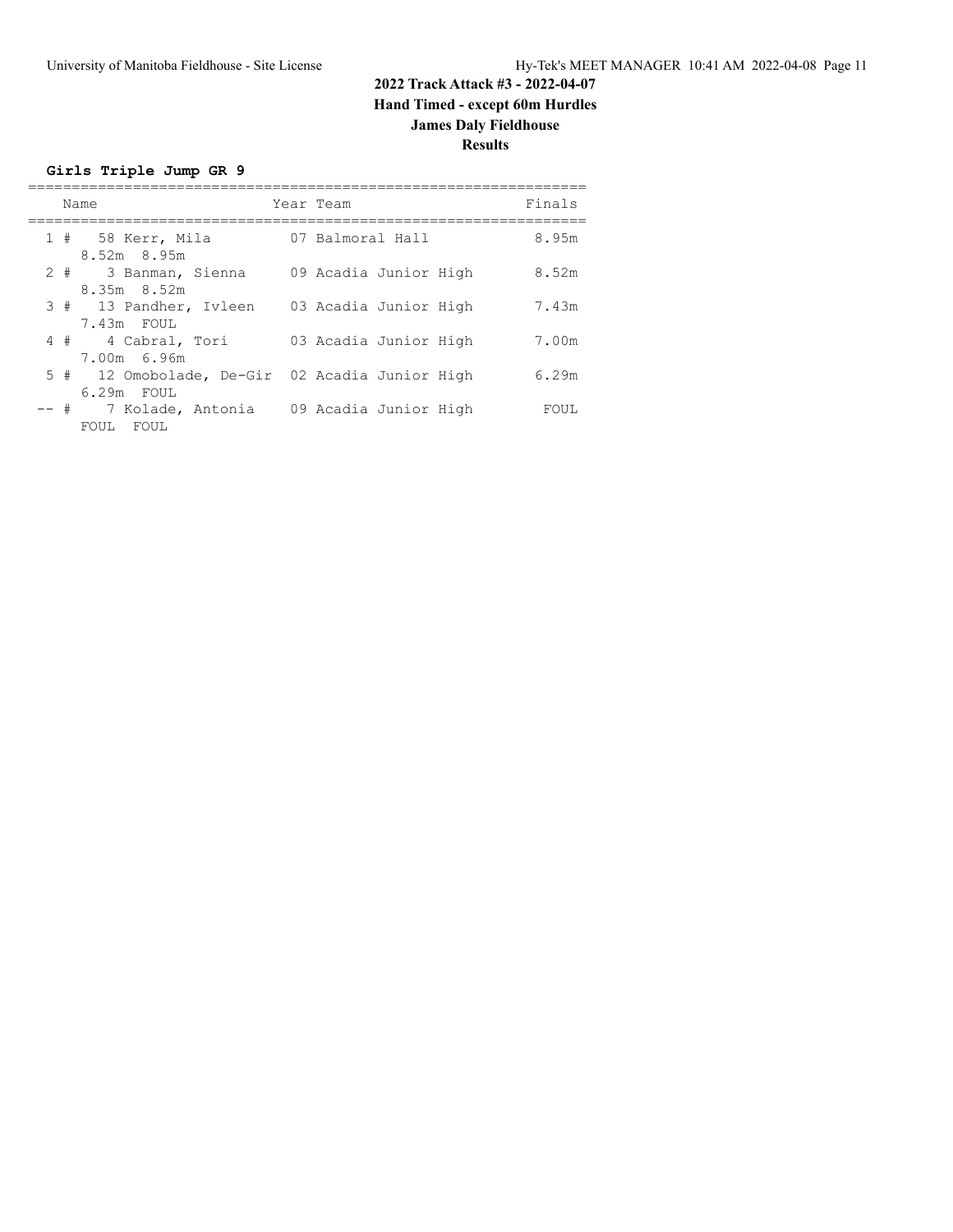#### **Boys 60 Meter Hurdles GR 7**

|                 | Name  |                       | Year Team             | Finals | H#             |
|-----------------|-------|-----------------------|-----------------------|--------|----------------|
| $\mathbf{1}$    | #     | 233 Pringle, Donovan  | 09 Grant Park         | 10.81  | 1              |
|                 | $2 +$ | 331 Ibemgbo, Fredric  | 09 St. Emile School   | 10.91  | 2              |
|                 | 3#    | 24 Adeyemi, Samuel    | 08 Acadia Junior High | 11.17  | 5              |
| $4\overline{ }$ | #     | 304 Viken, Tait       | 09 River West P       | 11.21  | 3              |
| 5               | $\#$  | 172 Motkaluk, Tyler   | 09 Ecole Viscou       | 11.27  | 6              |
| 6               | $\#$  | 328 Elands, Cole      | 09 St. Emile School   | 11.34  | 2              |
| 7               | $\#$  | 176 Worby, Gabriel    | 09 Ecole Viscou       | 11.34  | $\mathbf 1$    |
| 8               | $\#$  | 369 Ladroma, Ben      | 09 St. Maurice        | 11.35  | 5              |
| 9               | $\#$  | 29 Berry, Lincoln     | 09 Acadia Junior High | 11.61  | $\overline{4}$ |
| 10              | #     | 205 Leach, Jaxon      | 09 Edmund Partr       | 11.72  | 3              |
| 11              | #     | 325 Dalke, Edwin      | 09 St. Emile School   | 11.92  | $\overline{c}$ |
| 12              | #     | 218 Vista, Daniel     | 09 Edmund Partr       | 12.15  | 5              |
| 13              | #     | 364 Epp, Luthor       | 09 St. Maurice        | 12.18  | $\overline{4}$ |
| 14              | $\#$  | 272 Laqui, Xavier     | 10 Leila North        | 12.19  | $\mathbf 1$    |
| 15#             |       | 214 Ramos, O'Shea     | 09 Edmund Partr       | 12.20  | 5              |
| 16 #            |       | 341 Nolet, Connor     | 09 St. Emile School   | 12.39  | $\mathbf 1$    |
| 17#             |       | 165 Galaniuk, Liam    | 09 Ecole Viscou       | 12.40  | 5              |
| 18              | #     | 229 Lerch, Gordon     | 09 Grant Park         | 12.41  | $\overline{2}$ |
| 19              | #     | 39 Nguyen, Binh       | 09 Acadia Junior High | 12.46  | $\overline{2}$ |
| 20#             |       | 171 Long, Mac         | 09 Ecole Viscou       | 12.46  | 4              |
| 21#             |       | 273 Montemayor, Liam  | 10 Leila North        | 12.51  | $\mathbf 1$    |
| 22 #            |       | 269 Dillabough, Evan  | 10 Leila North        | 12.54  | $\mathbf{2}$   |
| 23#             |       | 278 Sran, Harshdeep   | 09 Leila North        | 12.66  | 3              |
| 24              | #     | 346 Tchir, Hudson     | 09 St. Emile School   | 12.82  | 5              |
| 25              | #     | 197 Gillis, Brandon   | 09 Edmund Partr       | 12.85  | $\overline{4}$ |
| 26 #            |       | 27 Atnip, Jude        | 04 Acadia Junior High | 12.89  | $\overline{2}$ |
| 27#             |       | 170 Long, Liam        | 09 Ecole Viscou       | 12.97  | $\mathbf{2}$   |
| 28              | #     | 193 Cameron, Jade     | 09 Edmund Partr       | 13.00  | 5              |
| 29              | #     | 270 Dopwell, Tykell   | 10 Leila North        | 13.04  | $\mathbf 1$    |
| 30              | #     | 277 Sigh Khattre, Gur | 09 Leila North        | 13.18  | 3              |
| 31              | #     | 161 Channer, Tristin  | 09 Ecole Viscou       | 13.23  | $\overline{4}$ |
| 32 #            |       | 195 Enns, Justin      | 09 Edmund Partr       | 13.25  | 4              |
| 33 #            |       | 299 MacFarlane, Ethan | 09 River West P       | 13.43  | $\mathbf 1$    |
| 34 #            |       | 297 Kollinger, Emerso | 09 River West P       | 13.50  | $\overline{4}$ |
| 35#             |       | 268 Delos-Reyes, Etha | 10 Leila North        | 13.51  | 3              |
| 36              | #     | 200 Holmes, Loghan    | 09 Edmund Partr       | 13.58  | 4              |
| 37              | #     | 334 Kim, Hugh         | 09 St. Emile School   | 13.81  | $\mathbf{2}$   |
| 38              | #     | 160 Ali, Yahia        | 09 Ecole Viscou       | 13.93  | 6              |
| 39 #            |       | 263 Bhatia, Saihaj    | 10 Leila North        | 14.13  | 3              |
| 40 #            |       | 301 Plett, Asher      | 09 River West P       | 14.14  | 1              |
| 41 #            |       | 212 Ochoa, Javier     | 09 Edmund Partr       | 14.53  | 3              |
| 42              | #     | 324 Cybulsky, Brehdyn | 09 St. Emile School   | 14.56  | $\mathbf 1$    |
| 43              | #     | 281 Zeid, Adam        | 10 Leila North        | 14.90  | 5              |
| 44 #            |       | 101 Thompson, Nolan   | 09 Ecole Lansdowne    | 14.99  | 3              |
| 45 #            |       | 208 Lylyk, Carson     | 09 Edmund Partr       | 15.78  | 4              |
| 46 #            |       | 260 Alarcon, Zach     | 10 Leila North        | 15.86  | 3              |
| 47 #            |       | 215 Sadiura, Ishmeet  | 09 Edmund Partr       | 17.61  | 5              |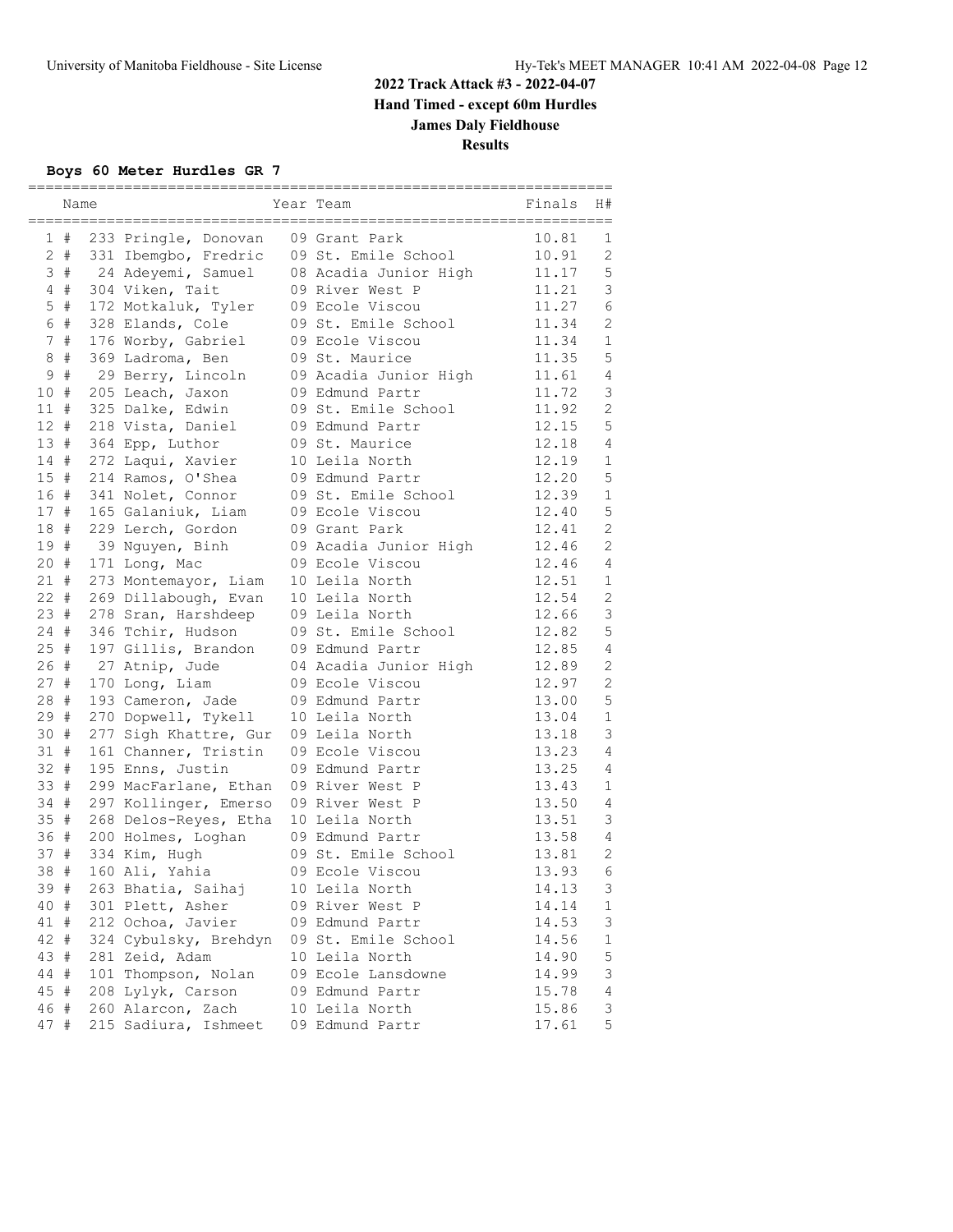**Boys High Jump GR 7**

| Name                                                                                           | Year Team<br>Finals                                |           | H#           |
|------------------------------------------------------------------------------------------------|----------------------------------------------------|-----------|--------------|
| 1.00 1.05 1.10 1.15 1.20 1.25 1.30<br>0 0 0 0 0 XO XX                                          | 1 # 328 Elands, Cole 09 St. Emile School 1.25m 1   |           |              |
| 1.00 1.05 1.10 1.15 1.20 1.25 1.30<br>0 0 0 0 0 XO X                                           | 1 # 304 Viken, Tait 09 River West P 1.25m 1        |           |              |
| 1.00 1.05 1.10 1.15 1.20 1.25 1.30<br>0 0 0 0 0 0 XX                                           | 1 # 335 Knutt, Preston 09 St. Emile School 1.25m 1 |           |              |
| 1.05 1.10 1.15 1.20 1.25 1.30<br>0 0 0 XO XO XX                                                | 1 # 325 Dalke, Edwin 09 St. Emile School 1.25m 2   |           |              |
| 1.00 1.05 1.10 1.15 1.20 1.25 1.30<br>0 0 0 XO 0 0 X                                           | 1 # 27 Atnip, Jude 04 Acadia Junior High 1.25m 1   |           |              |
| 1 # 176 Worby, Gabriel 09 Ecole Viscou<br>1.00 1.05 1.10 1.15 1.20 1.25 1.30<br>0 0 0 0 0 0 XX |                                                    | $1.25m$ 1 |              |
| 1.00 1.05 1.10 1.15 1.20 1.25<br>0 0 0 0 0 XX                                                  | 7 # 172 Motkaluk, Tyler 09 Ecole Viscou            | $1.20m$ 2 |              |
| 1.00 1.05 1.10 1.15 1.20 1.25                                                                  | 7 # 395 Vernon, Ethan 09 St. Emile School 1.20m 1  |           |              |
| O O O XO XO XX<br>1.00 1.05 1.10 1.15<br>0 0 0 XX                                              | 9 # 31 Craw, Taggart 07 Acadia Junior High 1.10m 1 |           |              |
| 9 # 214 Ramos, O'Shea 09 Edmund Partr<br>1.00 1.05 1.10 1.15<br>0 0 0 XX                       |                                                    | $1.10m$ 1 |              |
| 1.00 1.05 1.10<br>O XO XX                                                                      | 11 # 296 Fisher, Andy 09 River West P              | $1.05m$ 2 |              |
| $1.00$ $1.05$ $1.10$<br>O XO XX                                                                | 11 # 301 Plett, Asher 09 River West P              | $1.05m$ 1 |              |
| 1.00 1.05 1.10<br>$O$ XO<br>XX                                                                 | 11 # 337 Mansaray, Prince 09 St. Emile School      | $1.05m$ 1 |              |
| 14 # 297 Kollinger, Emerso 09 River West P<br>1.00 1.05<br>O XX                                |                                                    | 1.00m     | 1            |
| 14 # 170 Long, Liam 09 Ecole Viscou<br>1.00 1.05<br>O XX                                       |                                                    | 1.00m     | 2            |
| 14 # 346 Tchir, Hudson 09 St. Emile School<br>1.00 1.05<br>XO XX                               |                                                    | 1.00m     | $\mathbf{1}$ |
| 14 # 205 Leach, Jaxon 09 Edmund Partr<br>1.00 1.05<br>O XX                                     |                                                    | 1.00m     | $\mathbf{1}$ |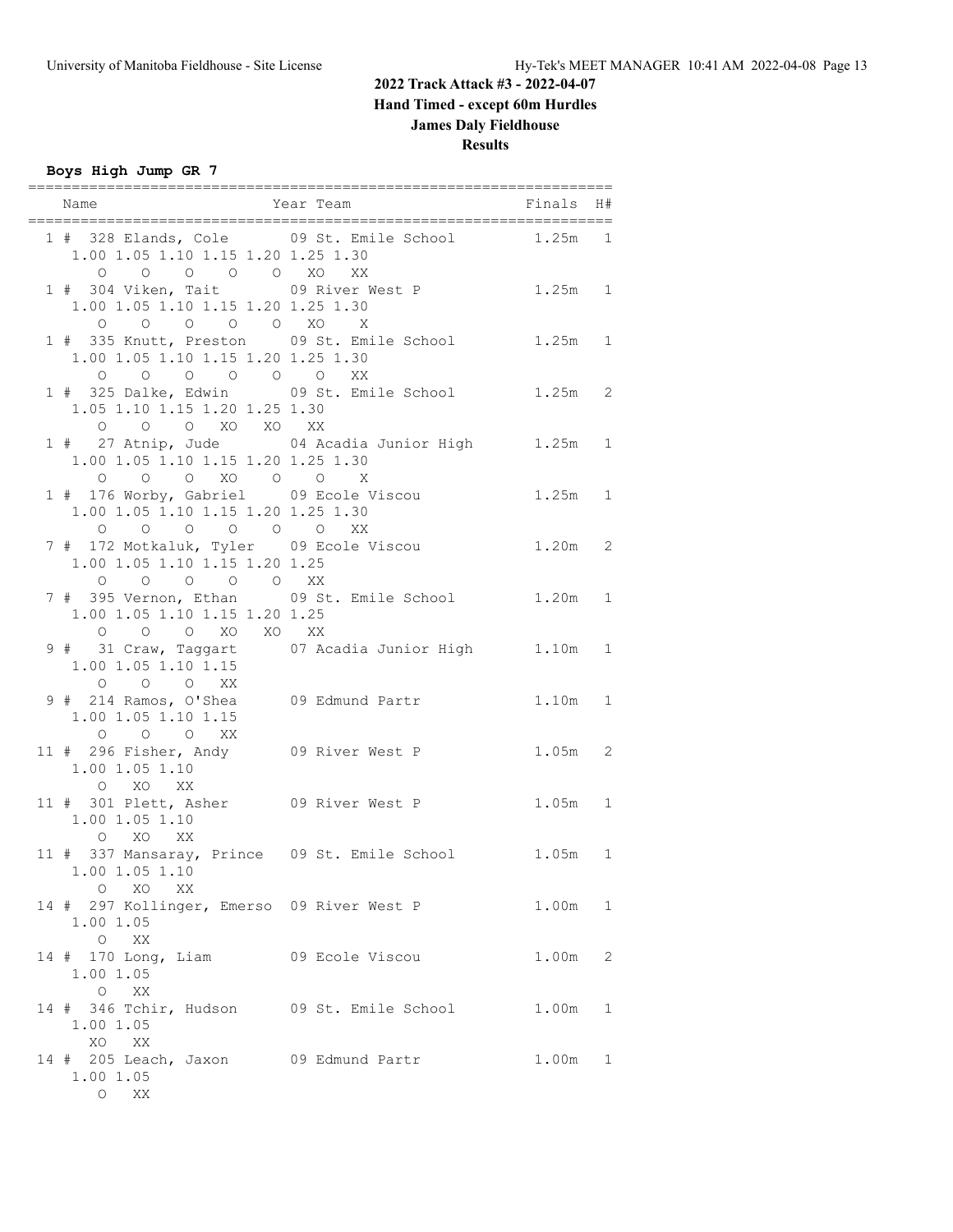### **2022 Track Attack #3 - 2022-04-07**

**Hand Timed - except 60m Hurdles**

### **James Daly Fieldhouse**

| Boys High Jump GR 7                                            |                       |           |              |
|----------------------------------------------------------------|-----------------------|-----------|--------------|
| 14 # 197 Gillis, Brandon 09 Edmund Partr<br>1.00 1.05          |                       | $1.00m$ 1 |              |
| $O$ XX<br>14 # 39 Nguyen, Binh<br>1.00 1.05                    | 09 Acadia Junior High | 1.00m     | 1            |
| O XX<br>-- # 29 Berry, Lincoln   09 Acadia Junior High<br>1.00 |                       | NH        | $\mathbf{1}$ |
| X<br>-- # 298 Lefort, Luke 09 River West P<br>1.00             |                       | NH        | 1            |
| XX.<br>-- # 324 Cybulsky, Brehdyn 09 St. Emile School<br>1.00  |                       | NH        | 1            |
| XX.<br>-- # 294 Chapman, Carson 09 River West P<br>1.00<br>XX  |                       | NH        | 2            |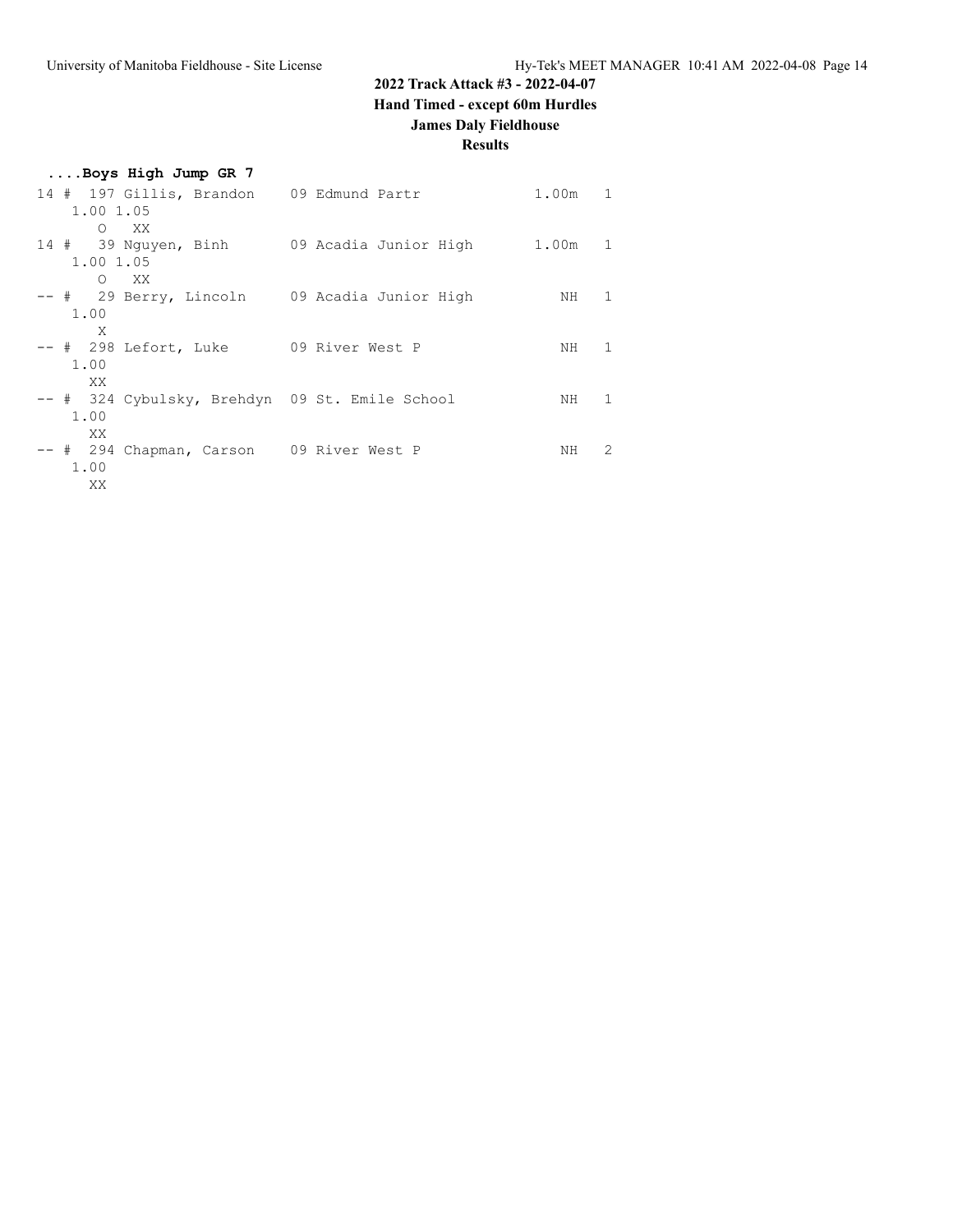### **Boys Long Jump GR 7**

|  | ==========<br>Name                                             | ===========<br>====================<br>Finals H#<br>Year Team |                    |              |
|--|----------------------------------------------------------------|---------------------------------------------------------------|--------------------|--------------|
|  | 4.04m 4.38m                                                    | 1 # 275 Paley, Ethan 08 Leila North 4.38m 4                   |                    |              |
|  | 2 # 274 Paley, Christian 08 Leila North<br>4.25m 3.40m         |                                                               | $4.25m$ 1          |              |
|  | 3 # 325 Dalke, Edwin 09 St. Emile School<br>4.09m 4.16m        |                                                               | 4.16m 4            |              |
|  | 4 # 163 Dyck, Nathan 09 Ecole Viscou<br>3.59m 4.07m            |                                                               | 4.07m 7            |              |
|  | 5 # 331 Ibemgbo, Fredric 09 St. Emile School<br>3.09m 3.88m    |                                                               | 3.88m 4            |              |
|  | 6 # 304 Viken, Tait 09 River West P<br>$3.85m$ $3.74m$         |                                                               | $3.85m$ 5          |              |
|  | 7 # 369 Ladroma, Ben 09 St. Maurice<br>3.72m FOUL              |                                                               | $3.72m$ 5          |              |
|  | 8 # 273 Montemayor, Liam 10 Leila North<br>3.70m FOUL          |                                                               | 3.70m              | $\mathbf{1}$ |
|  | 9 # 88 Almario, Marc 09 Ecole Lansdowne<br>$2.63m$ $3.64m$     |                                                               | 3.64m              | 7            |
|  | 10 # 235 Sahaidak, Liam 09 Grant Park<br>$3.42m$ $3.63m$       |                                                               | $3.63m$ 5          |              |
|  | 11 # 272 Laqui, Xavier 10 Leila North<br>$3.33m$ $3.62m$       |                                                               | 3.62m              | 2            |
|  | 11 # 196 Garcia, Jurdan 09 Edmund Partr<br>3.62m 3.55m         |                                                               | 3.62m              | 3            |
|  | 13 # 99 Par, Kerby 09 Ecole Lansdowne<br>FOUL 3.60m            |                                                               | 3.60m              | 7            |
|  | 14 # 299 MacFarlane, Ethan 09 River West P<br>3.56m FOUL       |                                                               | 3.56m 4            |              |
|  | 15 # 214 Ramos, O'Shea 09 Edmund Partr<br>3.43m 3.51m          |                                                               | 3.51m              | 3            |
|  | 16 # 267 De Jesus, Nathan 09 Leila North<br>3.50m 3.27m        | 17 # 27 Atnip, Jude 04 Acadia Junior High                     | 3.50m<br>$3.49m$ 6 | 2            |
|  | 3.33m 3.49m                                                    | 17 # 24 Adeyemi, Samuel 08 Acadia Junior High 3.49m 1         |                    |              |
|  | 3.49m 3.10m<br>17 # 270 Dopwell, Tykell 10 Leila North         |                                                               | $3.49m$ 2          |              |
|  | $3.49m$ $3.41m$<br>20 # 335 Knutt, Preston 09 St. Emile School |                                                               | 3.48m              | 4            |
|  | 3.48m 3.11m<br>21 # 269 Dillabough, Evan 10 Leila North        |                                                               | 3.46m              | 1            |
|  | 3.46m FOUL<br>21 # 278 Sran, Harshdeep 09 Leila North          |                                                               | 3.46m              | 2            |
|  | 3.46m 2.72m<br>93 Dayanghirang, Gec 09 Ecole Lansdowne<br>23 # |                                                               | 3.45m              | 7            |
|  | 3.45m 1.95m<br>24 # 277 Sigh Khattre, Gur 09 Leila North       |                                                               | 3.43m              | 1            |
|  | $3.22m$ $3.43m$<br>25 # 346 Tchir, Hudson                      | 09 St. Emile School                                           | 3.37m              | - 6          |
|  | 2.98m 3.37m<br>26 # 39 Nguyen, Binh<br>FOUL 3.28m              | 09 Acadia Junior High                                         | 3.28m              | 1            |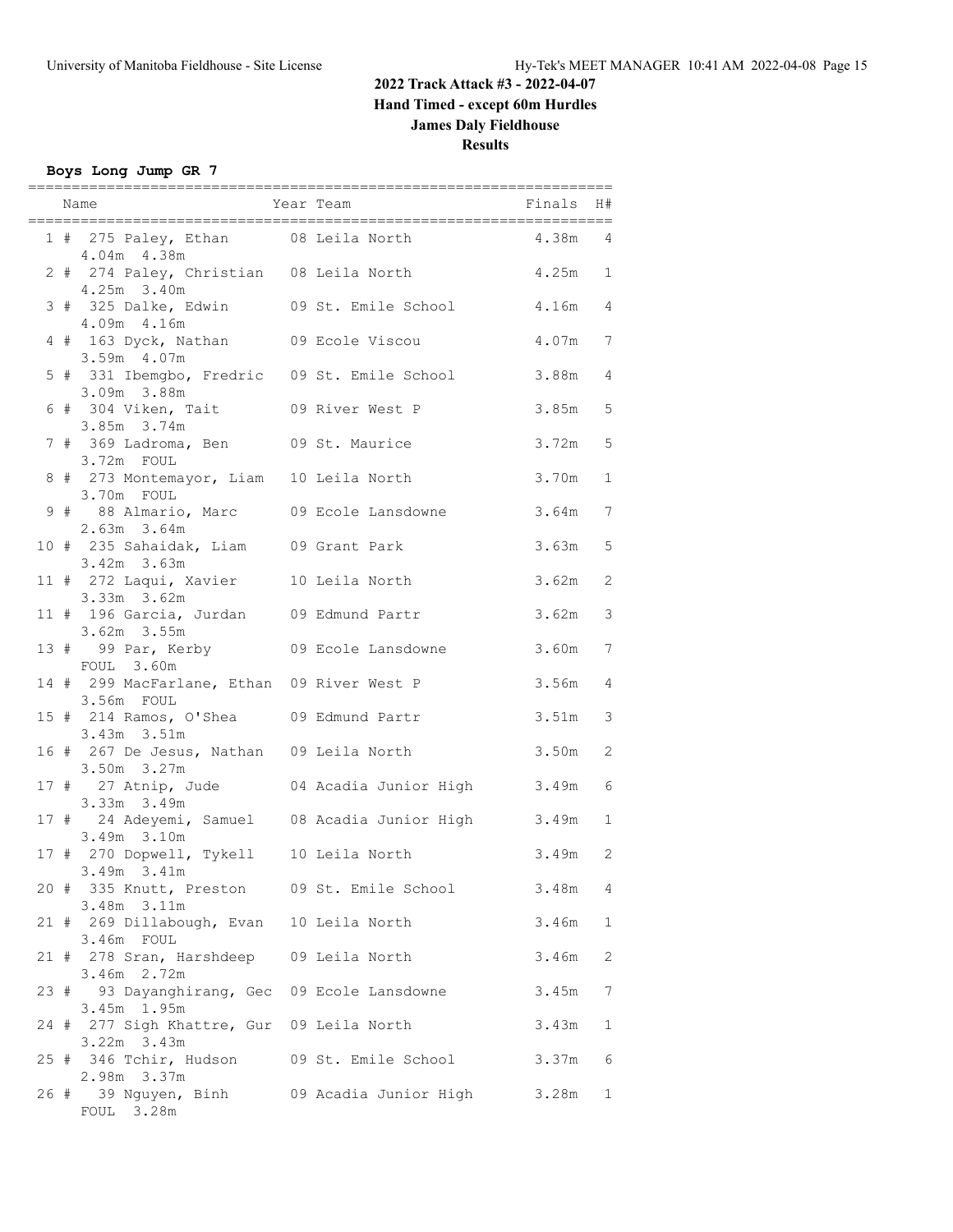### **2022 Track Attack #3 - 2022-04-07**

**Hand Timed - except 60m Hurdles**

### **James Daly Fieldhouse**

|  | Boys Long Jump GR 7                                              |                                                    |           |                 |
|--|------------------------------------------------------------------|----------------------------------------------------|-----------|-----------------|
|  | $3.25m$ $3.01m$                                                  | 27 # 197 Gillis, Brandon 09 Edmund Partr 3.25m 3   |           |                 |
|  | 28 # 233 Pringle, Donovan 09 Grant Park<br>$2.96m$ $3.24m$       |                                                    | $3.24m$ 6 |                 |
|  | $3.03m$ $3.22m$                                                  | 29 # 200 Holmes, Loghan 09 Edmund Partr            | 3.22m     | 3               |
|  | 2.73m 3.17m                                                      | 30 # 395 Vernon, Ethan 09 St. Emile School 3.17m   |           | $\overline{4}$  |
|  | 30 # 165 Galaniuk, Liam 09 Ecole Viscou<br>FOUL 3.17m            |                                                    | 3.17m     | $\mathbf{1}$    |
|  | 3.15m 3.00m                                                      | 32 # 31 Craw, Taggart 07 Acadia Junior High 3.15m  |           | 6               |
|  | 33 # 171 Long, Mac 09 Ecole Viscou<br>3.08m 3.13m                |                                                    | 3.13m     | $\mathbf{1}$    |
|  | 34 # 205 Leach, Jaxon 09 Edmund Partr<br>$3.12m$ $3.09m$         |                                                    | 3.12m     | $\mathcal{S}$   |
|  | 35 # 296 Fisher, Andy 09 River West P<br>FOUL 3.10m              |                                                    | 3.10m     | 5               |
|  | 36 # 218 Vista, Daniel 09 Edmund Partr<br>2.91m 3.06m            |                                                    | 3.06m     | 3               |
|  | 37 # 238 Wolynec, Noah 09 Grant Park<br>3.05m 2.88m              |                                                    | 3.05m     | 5               |
|  | 38 # 298 Lefort, Luke 09 River West P<br>3.02m 2.82m             |                                                    | 3.02m     | 5               |
|  | FOUL 3.02m                                                       | 38 # 398 Virdi, Navtej 08 St. Emile School 3.02m   |           | $6\phantom{.}6$ |
|  | 2.96m 2.54m                                                      | 40 # 29 Berry, Lincoln 09 Acadia Junior High 2.96m |           | $\overline{7}$  |
|  | 41 # 167 Jayaraman, Rohan 09 Ecole Viscou<br>2.71m 2.94m         |                                                    | 2.94m     | 5               |
|  | 42 # 195 Enns, Justin 09 Edmund Partr<br>2.39m 2.93m             |                                                    | 2.93m     | 3               |
|  | 43 # 265 Castaneda, Jonah 09 Leila North<br>2.88m 2.83m          |                                                    | 2.88m     | $\overline{c}$  |
|  | 43 # 266 Dalandan, Danny 10 Leila North<br>$2.32m$ $2.88m$       |                                                    | 2.88m     | $\mathbf{2}$    |
|  | 45 # 161 Channer, Tristin 09 Ecole Viscou<br>2.65m 2.87m         |                                                    | 2.87m     | $\overline{7}$  |
|  | 46 # 294 Chapman, Carson 09 River West P<br>2.82m 2.74m          |                                                    | 2.82m 5   |                 |
|  | 47 # 263 Bhatia, Saihaj 10 Leila North<br>2.73m 2.77m            |                                                    | 2.77m     | 1               |
|  | 48 # 281 Zeid, Adam<br>2.23m  2.75m x                            | 10 Leila North                                     | 2.75m     | $\mathbf{2}$    |
|  | 49 # 160 Ali, Yahia<br>2.49m 2.62m                               | 09 Ecole Viscou                                    | 2.62m     | 7               |
|  | 49 # 170 Long, Liam<br>2.33m 2.62m x                             | 09 Ecole Viscou                                    | 2.62m     | $\mathbf{1}$    |
|  | 51 # 95 Frias, Brandon 09 Ecole Lansdowne<br>2.61m 2.17m         |                                                    | 2.61m     | $\epsilon$      |
|  | 52 # 337 Mansaray, Prince 09 St. Emile School<br>$2.59m$ $2.50m$ |                                                    | 2.59m     | $\epsilon$      |
|  | 53 # 193 Cameron, Jade 09 Edmund Partr<br>2.34m 2.54m            |                                                    | 2.54m     | 3               |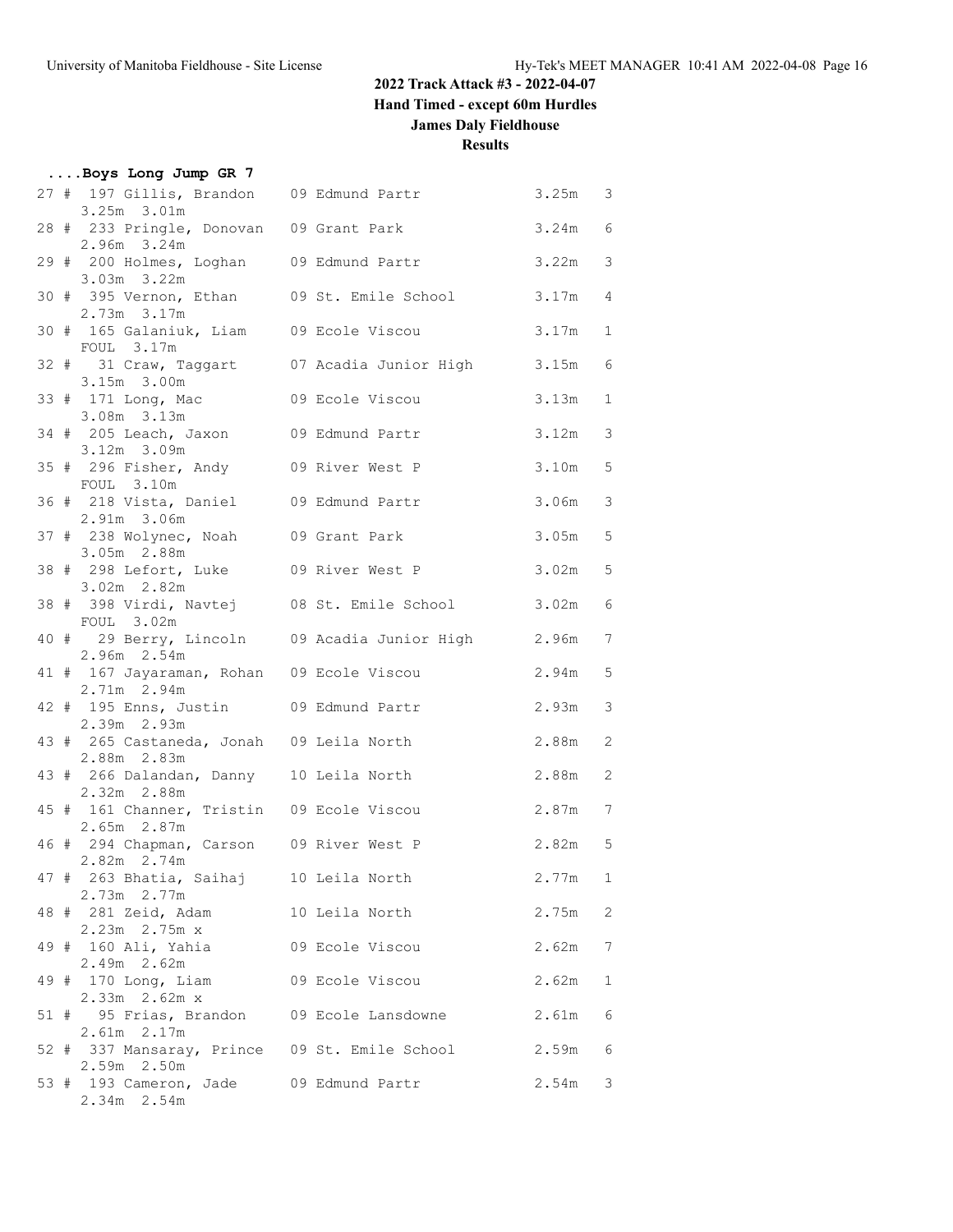### **2022 Track Attack #3 - 2022-04-07**

**Hand Timed - except 60m Hurdles**

### **James Daly Fieldhouse**

|  | Boys Long Jump GR 7                                         |                                                     |                   |                          |
|--|-------------------------------------------------------------|-----------------------------------------------------|-------------------|--------------------------|
|  | 2.52m FOUL                                                  | 54 # 101 Thompson, Nolan 09 Ecole Lansdowne 2.52m 6 |                   |                          |
|  | 54 # 92 Curatcha, Nathan 09 Ecole Lansdowne                 |                                                     | 2.52m             | $\overline{7}$           |
|  | $1.80m$ $2.52m$<br>56 # 91 Caraos, Phiel 09 Ecole Lansdowne |                                                     | 2.36m             | $\overline{7}$           |
|  | 2.36m FOUL<br>2.35m 1.89m                                   | 57 # 324 Cybulsky, Brehdyn 09 St. Emile School      | 2.35m             | 6                        |
|  | 58 # 271 Erasmo, Justine 10 Leila North<br>$2.17m$ 1.87m    |                                                     | $2.17m$ 2         |                          |
|  | $2.12m$ FOUL                                                | 59 # 321 Ayele, Yafet 09 St. Emile School           | $2.12m$ 6         |                          |
|  | 60 # 260 Alarcon, Zach 10 Leila North<br>1.99m 2.11m        |                                                     | $2.11m$ 2         |                          |
|  | 61 # 208 Lylyk, Carson 09 Edmund Partr<br>1.79m 1.72m       |                                                     | 1.79m 3           |                          |
|  | 62 # 98 Laquiqn, Vincent 09 Ecole Lansdowne<br>FOUL 1.67m   |                                                     | 1.67m             | $\overline{7}$           |
|  | -- # 215 Sadiura, Ishmeet 09 Edmund Partr<br>FOUL FOUL      |                                                     | FOUL              | $\overline{\phantom{a}}$ |
|  | -- # 334 Kim, Hugh 09 St. Emile School<br>FOUL FOUL         |                                                     | FOUL              | 5                        |
|  | -- # 268 Delos-Reyes, Etha 10 Leila North<br>FOUL FOUL      |                                                     | FOUL <sub>2</sub> |                          |
|  |                                                             |                                                     |                   |                          |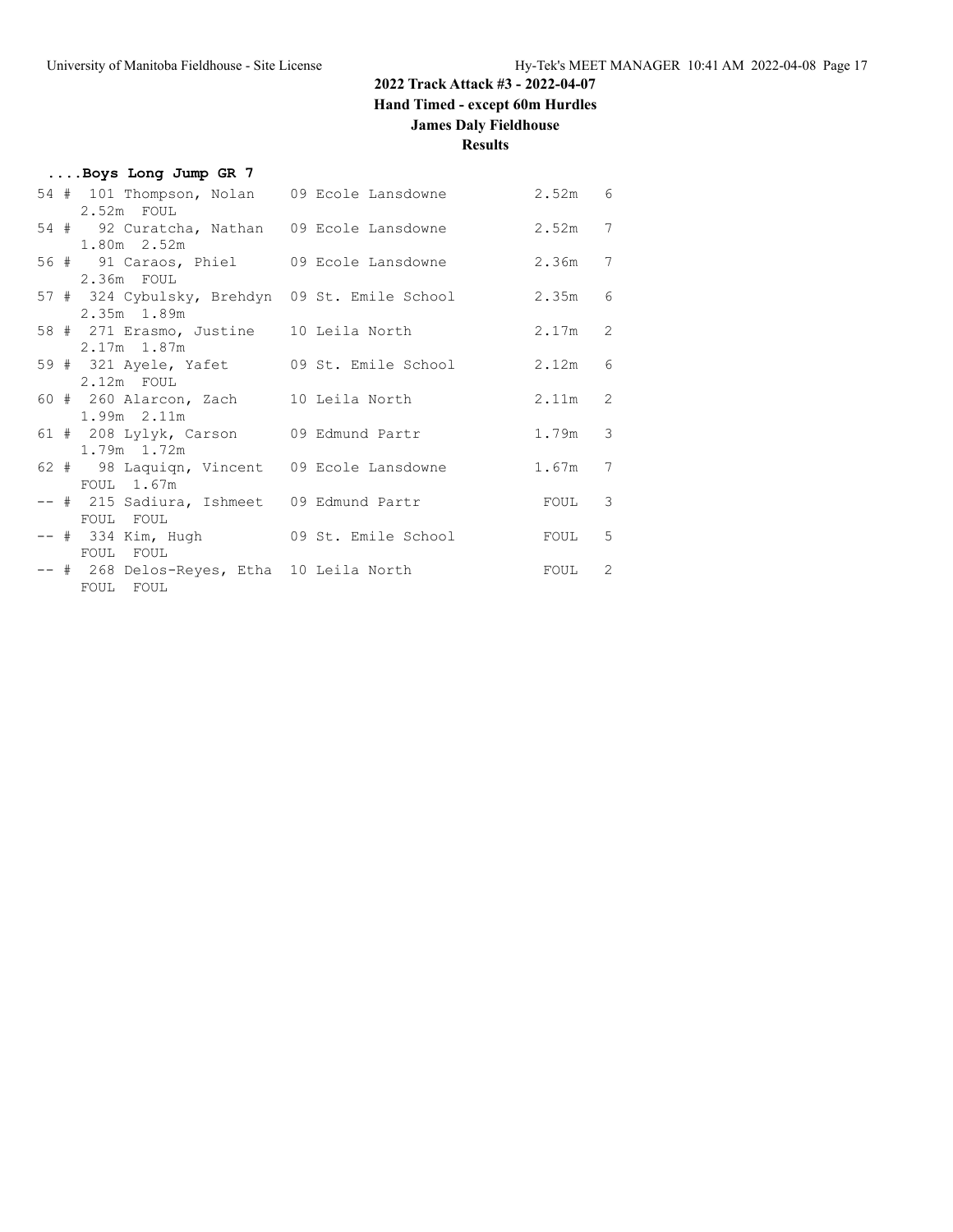#### **Boys 60 Meter Hurdles GR 8**

|                | Name |                       | Year Team             | Finals | H#             |
|----------------|------|-----------------------|-----------------------|--------|----------------|
| $\mathbf{1}$   | #    | 100 Parani, Tavin     | 08 Ecole Lansdowne    | 9.61   | 1              |
| $\overline{2}$ | $\#$ | 401 Adeloye, John     | 08 St. Maurice        | 9.83   | $\mathbf 1$    |
|                | 3#   | 320 Agomuo, Eman      | 08 St. Emile School   | 10.07  | 5              |
| 4              | #    | 368 Kanide, Dylan     | 08 St. Maurice        | 10.58  | $\mathbf 1$    |
| 5              | $\#$ | 94 Dizon, Daynyel     | 08 Ecole Lansdowne    | 10.59  | $\mathbf 1$    |
| 6              | $\#$ | 333 Joudrey, Triton   | 08 St. Emile School   | 10.67  | 5              |
| 7              | $\#$ | 332 James, Max        | 08 St. Emile School   | 10.73  | $1\,$          |
| $\,8\,$        | $\#$ | 225 Amoyaw, Breion    | 08 Grant Park         | 10.73  | $\epsilon$     |
| 9              | $\#$ | 360 Akinpelu, Josh    | 08 St. Maurice        | 10.77  | 5              |
| 10             | #    | 26 Ashaye, Timmy      | 03 Acadia Junior High | 10.84  | $\mathbf 1$    |
| 11             | #    | 326 Dnes, Ben         | 08 St. Emile School   | 10.89  | $\overline{4}$ |
| 12             | #    | 169 Lawless, Jacob    | 08 Ecole Viscou       | 10.92  | 5              |
| 13             | #    | 236 Van Bastelaere, L | 08 Grant Park         | 11.02  | $\epsilon$     |
| 14             | $\#$ | 302 Taylor, Trey      | 08 River West P       | 11.14  | $\overline{2}$ |
| 15#            |      | 338 Marlatt, Cole     | 08 St. Emile School   | 11.21  | $\mathbf 1$    |
| 16 #           |      | 367 Gumban, Nic       | 08 St. Maurice        | 11.24  | 3              |
| 17#            |      | 203 Kaicombey, Talehu | 08 Edmund Partr       | 11.35  | 5              |
| 18             | #    | 303 Troeller, Kyran   | 08 River West P       | 11.39  | $\mathbf{2}$   |
| 19             | #    | 216 Skorupski, Dom    | 08 Edmund Partr       | 11.55  | $\overline{4}$ |
| 20             | #    | 213 Pich, Hayden      | 08 Edmund Partr       | 11.79  | 3              |
| 21#            |      | 327 Dzeba, Ashton     | 08 St. Emile School   | 11.95  | 3              |
| $22 +$         |      | 323 Cvetkovic, Hudson | 08 St. Emile School   | 12.07  | 6              |
| 23#            |      | 206 Lopes, Nathan     | 08 Edmund Partr       | 12.08  | 6              |
| 24             | #    | 374 Patel, Megh       | 08 St. Maurice        | 12.17  | 4              |
| 25             | #    | 365 Gillani, Komail   | 08 St. Maurice        | 12.19  | 3              |
| 26 #           |      | 397 Motkaluk, Tommy   | 08 St. Emile School   | 12.29  | $\sqrt{4}$     |
| 27             | #    | 210 Martens, Dorian   | 08 Edmund Partr       | 12.34  | $\mathbf 1$    |
| 28             | #    | 162 Cheng, William    | 08 Ecole Viscou       | 12.45  | 3              |
| 29             | #    | 370 Lantin, Johnel    | 08 St. Maurice        | 12.57  | 6              |
| 30             | #    | 362 Dabalos, Janlloyd | 08 St. Maurice        | 12.63  | $\mathbf{2}$   |
| 31             | #    | 192 Alberto, Adam     | 08 Edmund Partr       | 12.74  | $\overline{4}$ |
| 32 #           |      | 279 Tumbaga, Amber    | 08 Leila North        | 12.79  | 5              |
| 33 #           |      | 211 Nishi, Evan       | 08 Edmund Partr       | 12.85  | 4              |
| 34 #           |      | 381 Vij, Aarav        | 08 St. Maurice        | 12.99  | 4              |
| 35             | #    | 345 Render, Ben       | 08 St. Emile School   | 13.29  | 6              |
| 36             | #    | 293 Allison, Connor   | 08 River West P       | 13.33  | $\mathbf{2}$   |
| 37             | #    | 202 Jimenez, Leiron   | 08 Edmund Partr       | 13.44  | 4              |
| 38             | #    | 199 Hayag, Zedrick    | 08 Edmund Partr       | 13.45  | $\overline{2}$ |
| 39 #           |      | 217 Toth-Robinson, El | 08 Edmund Partr       | 13.94  | 3              |
| 40 #           |      | 204 King, David       | 08 Edmund Partr       | 14.00  | 2              |
| 41 #           |      | 372 Mehta, Jaden      | 08 St. Maurice        | 14.00  | 6              |
| 42             | #    | 347 Wurtele, Steven   | 08 St. Emile School   | 14.05  | $\mathbf 1$    |
| 43             | #    | 201 Jackson, Kylan    | 08 Edmund Partr       | 14.24  | 3              |
| 44 #           |      | 219 Yorki, Logan      | 08 Edmund Partr       | 14.45  | $\sqrt{2}$     |
| 45 #           |      | 300 Moir, Ethan       | 08 River West P       | 14.46  | 3              |
| 46 #           |      | 295 Findlay, Bryce    | 08 River West P       | 14.56  | 4              |
| 47 #           |      | 379 Timbang, Tristan  | 08 St. Maurice        | 15.35  | 2              |
| 48             | #    | 220 Yu, Julian        | 08 Edmund Partr       | 17.12  | 2              |
| 49 #           |      | 209 Martell, Kade     | 08 Edmund Partr       | 19.23  | 3              |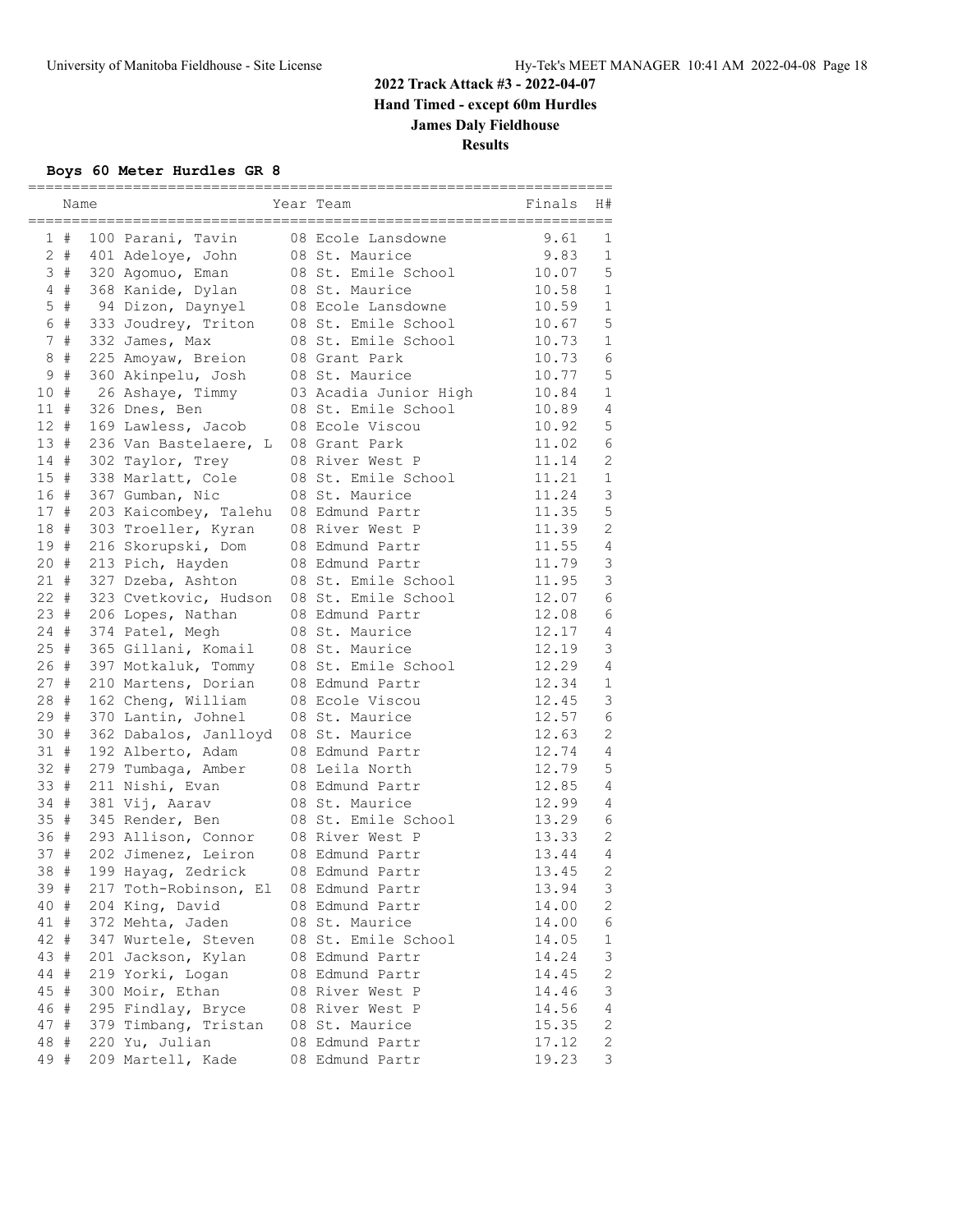#### **Boys High Jump GR 8**

| Year Team<br>Name                                                                                      | <b>Example 1</b> Finals                                                                                        |           | H#           |
|--------------------------------------------------------------------------------------------------------|----------------------------------------------------------------------------------------------------------------|-----------|--------------|
|                                                                                                        | 1 # 236 Van Bastelaere, L 08 Grant Park 1.60m 1<br>1.10 1.15 1.20 1.25 1.30 1.35 1.40 1.45 1.50 1.55 1.60 1.65 |           |              |
| 2 # 225 Amoyaw, Breion 08 Grant Park                                                                   | 1.10 1.15 1.20 1.25 1.30 1.35 1.40 1.45 1.50 1.55                                                              | $1.50m$ 1 |              |
| 1.15 1.20 1.25 1.30 1.35 1.40 1.45 1.50<br>0 0 0 0 0 XO 0 XX                                           | 0 0 0 0 0 0 0 0 XO XX                                                                                          |           |              |
| 3 # 343 Olumide, Tomiwa 08 St. Emile School<br>1.10 1.15 1.20 1.25 1.30 1.35 1.40 1.45 1.50<br>$\circ$ | 0 0 0 0 XO 0 0 XX                                                                                              | $1.45m$ 1 |              |
| 3 # 401 Adeloye, John 08 St. Maurice<br>1.10 1.15 1.20 1.25 1.30 1.35 1.40 1.45 1.50                   | XX                                                                                                             | $1.45m$ 1 |              |
| 3 # 340 Meneer, Matthew 08 St. Emile School<br>1.10 1.15 1.20 1.25 1.30 1.35 1.40 1.45 1.50            |                                                                                                                | $1.45m$ 1 |              |
| 0 0 0 0 0 0 XO 0 XX<br>7 # 302 Taylor, Trey 08 River West P<br>1.10 1.15 1.20 1.25 1.30 1.35 1.40 1.45 |                                                                                                                | $1.40m$ 2 |              |
| 0 0 0 0 0 0 XO XX<br>1.10 1.15 1.20 1.25 1.30 1.35 1.40 1.45                                           | 7 # 23 Adewumi, John 01 Acadia Junior High 1.40m 1                                                             |           |              |
| 0 0 0 0 0 0 XX<br>$\circ$<br>1.10 1.15 1.20 1.25 1.30 1.35 1.40<br>0 0 0 0 0 0 XX                      | 9 # 320 Agomuo, Eman 08 St. Emile School                                                                       | $1.35m$ 1 |              |
| 1.10 1.15 1.20 1.25 1.30 1.35 1.40                                                                     | 9 # 216 Skorupski, Dom 08 Edmund Partr                                                                         | $1.35m$ 2 |              |
| 0 0 0 0 0 0 XX<br>1.10 1.15 1.20 1.25 1.30 1.35 1.40<br>0 0 0 0 0 0 XX                                 | 9 # 326 Dnes, Ben 68 St. Emile School                                                                          | 1.35m 1   |              |
| 1.10 1.15 1.20 1.25 1.30 1.35<br>$\circ$<br>$\circ$                                                    | 12 # 169 Lawless, Jacob 08 Ecole Viscou                                                                        | $1.30m$ 1 |              |
| 0 0 0 XX<br>1.10 1.15 1.20 1.25 1.30 1.35<br>$\begin{matrix} 0 & \times 0 & 0 & 0 & 0 \end{matrix}$    | 12 # 327 Dzeba, Ashton 08 St. Emile School                                                                     | $1.30m$ 2 |              |
| 14 # 203 Kaicombey, Talehu 08 Edmund Partr<br>1.10 1.15 1.20 1.25 1.30                                 | XX                                                                                                             | $1.25m$ 2 |              |
| 0 0 0 0 XX<br>14 # 213 Pich, Hayden 08 Edmund Partr<br>1.10 1.15 1.20 1.25 1.30<br>0 0 0 XO XX         |                                                                                                                | $1.25m$ 2 |              |
| 16 # 175 Sie, Theo<br>1.10 1.15 1.20 1.25                                                              | 08 Ecole Viscou                                                                                                | 1.20m     | $\mathbf{1}$ |
| 0 0 0 XX<br>1.10 1.15 1.20 1.25<br>$\begin{matrix} 0 & 0 & 0 \end{matrix}$<br>XX                       | 16 # 323 Cvetkovic, Hudson 08 St. Emile School                                                                 | $1.20m$ 2 |              |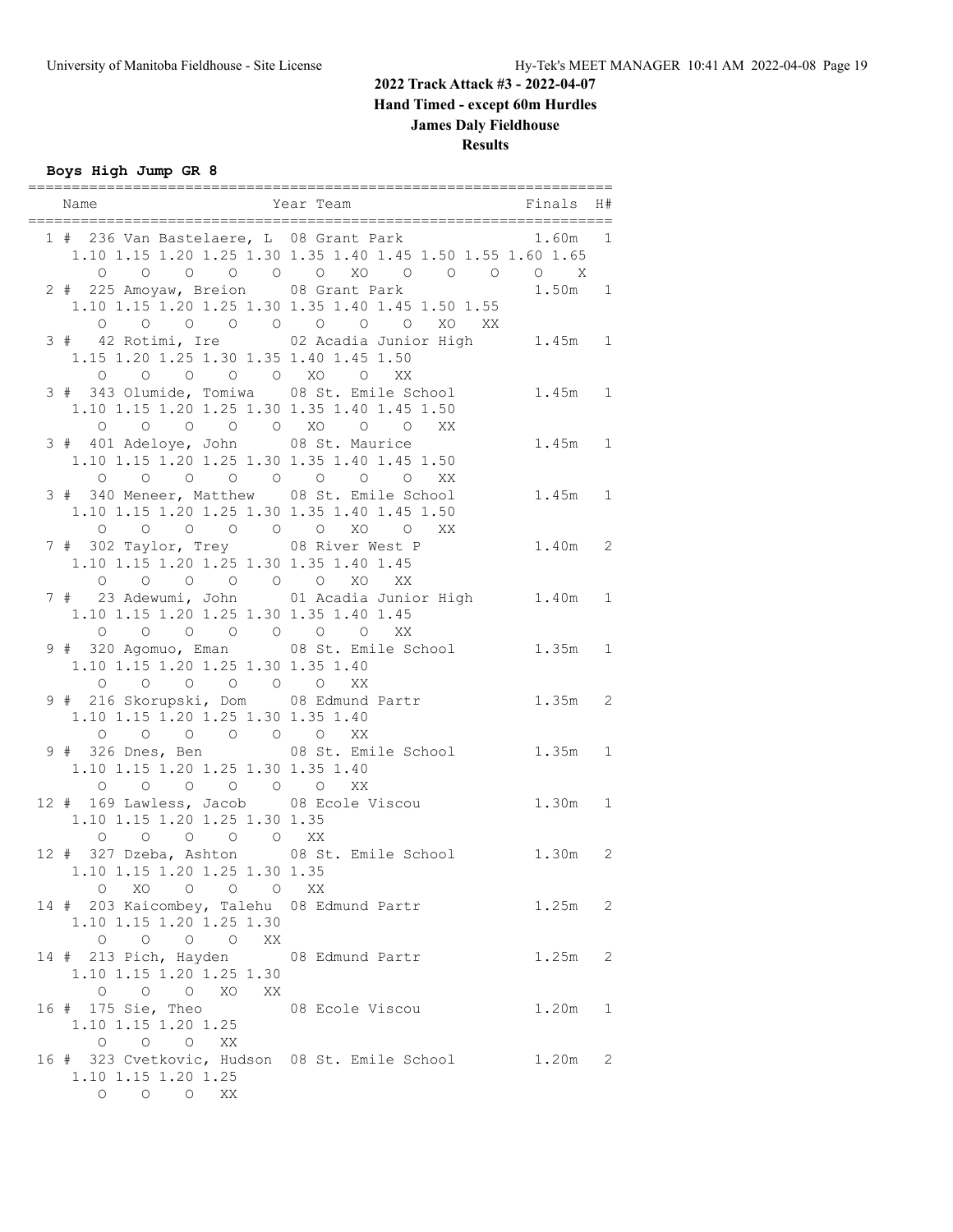### **2022 Track Attack #3 - 2022-04-07**

**Hand Timed - except 60m Hurdles**

### **James Daly Fieldhouse**

| Boys High Jump GR 8                                                                                     |                 |           |                            |
|---------------------------------------------------------------------------------------------------------|-----------------|-----------|----------------------------|
| 16 # 201 Jackson, Kylan<br>1.10 1.15 1.20 1.25<br>XO O O XX                                             | 08 Edmund Partr | $1.20m$ 2 |                            |
| 16 # 219 Yorki, Logan 08 Edmund Partr<br>1.10 1.15 1.20 1.25<br>XO O O XX                               |                 | 1.20m 1   |                            |
| 20 # 360 Akinpelu, Josh 08 St. Maurice<br>1.10 1.15 1.20                                                |                 | $1.15m$ 2 |                            |
| $O$ $O$ $XX$<br>20 # 303 Troeller, Kyran 08 River West P<br>1.10 1.15 1.20<br>$O$ $OX$ $X$              |                 | $1.15m$ 2 |                            |
| 20 # 192 Alberto, Adam 08 Edmund Partr<br>1.10 1.15 1.20                                                |                 | $1.15m$ 2 |                            |
| XO O XX<br>20 # 210 Martens, Dorian 08 Edmund Partr<br>1.10 1.15 1.20<br>O XO XX                        |                 | 1.15m 1   |                            |
| 20 # 166 Jackson, Rory 08 Ecole Viscou<br>1.10 1.15 1.20                                                |                 | $1.15m$ 1 |                            |
| O O XX<br>20 # 26 Ashaye, Timmy 03 Acadia Junior High 1.15m 1<br>1.10 1.15                              |                 |           |                            |
| $\begin{matrix} 0 & 0 \\ 0 & 0 \end{matrix}$<br>26 # 217 Toth-Robinson, El 08 Edmund Partr<br>1.10 1.15 |                 | $1.10m$ 2 |                            |
| O XX<br>-- # 199 Hayag, Zedrick 08 Edmund Partr<br>1.10                                                 |                 | NH 2      |                            |
| XX<br>-- # 209 Martell, Kade 08 Edmund Partr<br>1.10                                                    |                 | NH 1      |                            |
| XX<br>-- # 211 Nishi, Evan 08 Edmund Partr<br>1.10                                                      |                 | NH 1      |                            |
| XX<br>-- # 206 Lopes, Nathan 08 Edmund Partr<br>1.10                                                    |                 | NH 2      |                            |
| XX.<br>-- # 204 King, David 08 Edmund Partr<br>1.10                                                     |                 | NH        | $\mathbf{1}$               |
| XX<br>-- # 202 Jimenez, Leiron 08 Edmund Partr<br>1.10                                                  |                 | NH        | $\overline{\phantom{0}}^2$ |
| XX<br>-- # 295 Findlay, Bryce 08 River West P<br>1.10                                                   |                 | NH        | 2                          |
| XX<br>-- # 300 Moir, Ethan 08 River West P<br>1.10<br>XX                                                |                 | NH        | 2                          |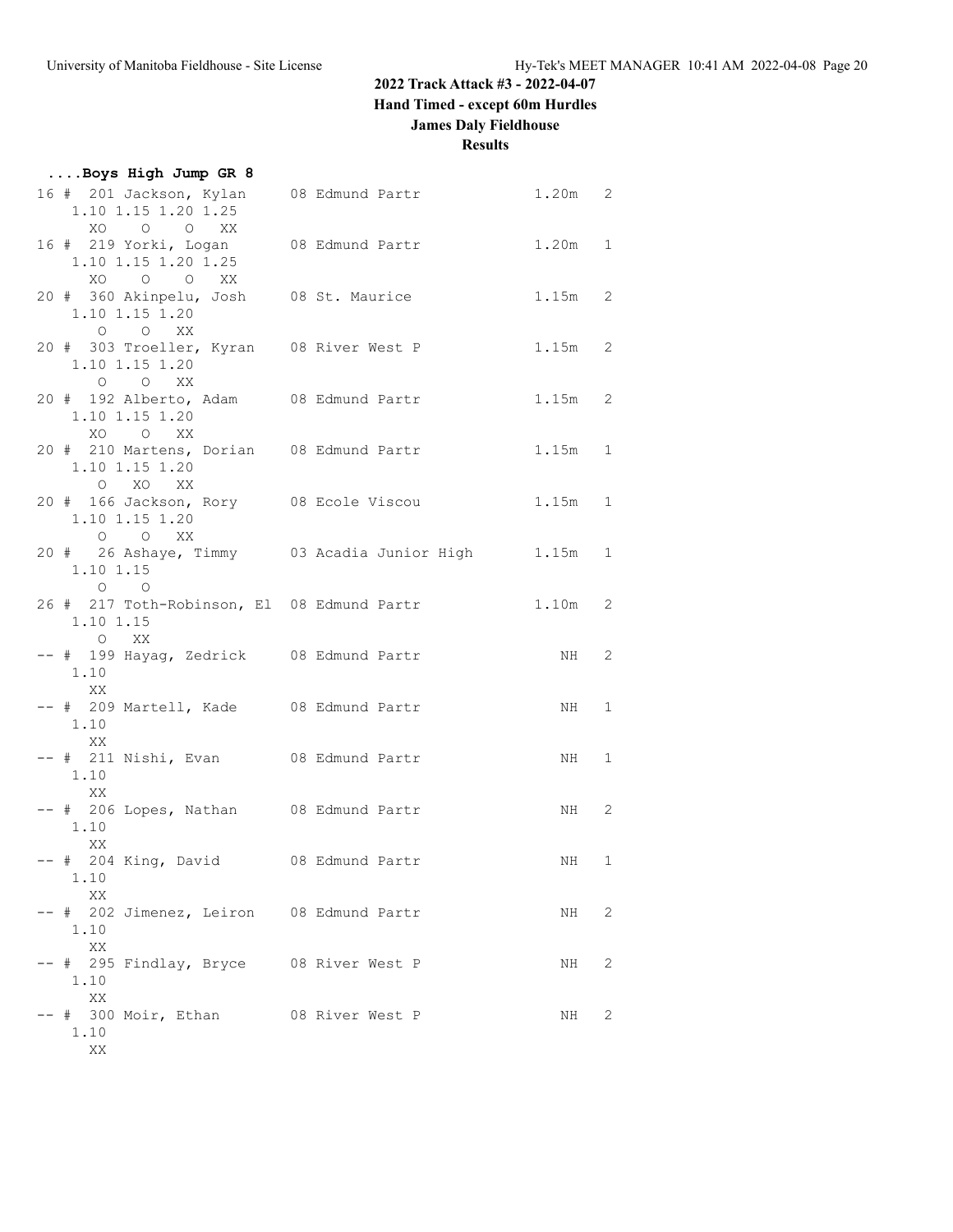### **Boys Triple Jump GR 8**

|      | ==========<br>Name Finals H# Year Team Finals H# Finals H#            | =========<br>----------------------- |           |               |
|------|-----------------------------------------------------------------------|--------------------------------------|-----------|---------------|
|      | 1 # 401 Adeloye, John 08 St. Maurice                                  |                                      | 9.91m 5   |               |
|      | 9.91m FOUL<br>2 # 225 Amoyaw, Breion 08 Grant Park                    |                                      | $9.57m$ 2 |               |
|      | FOUL 9.57m<br>3 # 100 Parani, Tavin 08 Ecole Lansdowne                |                                      | 9.48m 1   |               |
|      | 9.48m FOUL<br>4 # 360 Akinpelu, Josh 08 St. Maurice                   |                                      | 9.19m 4   |               |
|      | 9.19m 9.19m<br>5 # 236 Van Bastelaere, L 08 Grant Park                |                                      | $9.01m$ 2 |               |
|      | 9.01m 7.13m<br>6 # 368 Kanide, Dylan 08 St. Maurice                   |                                      | 8.77m     | $\mathcal{E}$ |
|      | 7.71m 8.77m<br>7 # 343 Olumide, Tomiwa 08 St. Emile School            |                                      | 8.53m     | 2             |
|      | 8.53m 8.32m<br>8 # 169 Lawless, Jacob 08 Ecole Viscou                 |                                      | 8.52m 2   |               |
|      | 8.52m 8.29m<br>9 # 374 Patel, Megh 08 St. Maurice                     |                                      | 8.41m 5   |               |
|      | 8.41m 7.51m<br>10 # 163 Dyck, Nathan 09 Ecole Viscou                  |                                      | $8.16m$ 1 |               |
|      | 7.69m 8.16m<br>11 # 333 Joudrey, Triton 08 St. Emile School           |                                      | $8.13m$ 2 |               |
|      | $1.02m$ 8.13m<br>12 # 89 Alvaira, Joaquin 08 Ecole Lansdowne          |                                      | 7.99m     | $\mathbf{1}$  |
|      | 7.04m 7.99m<br>13 # 211 Nishi, Evan 08 Edmund Partr                   |                                      | 7.64m     | 3             |
|      | 6.51m 7.64m<br>14 # 365 Gillani, Komail 08 St. Maurice<br>7.55m 7.45m |                                      | 7.55m     | $\mathbf 5$   |
|      | 15 # 165 Galaniuk, Liam 09 Ecole Viscou<br>FOUL 7.42m                 |                                      | 7.42m     | $\mathbf{2}$  |
|      | 15 # 172 Motkaluk, Tyler 09 Ecole Viscou<br>FOUL 7.42m                |                                      | 7.42m     | $\mathbf{1}$  |
|      | 17 # 166 Jackson, Rory 08 Ecole Viscou<br>7.21m 7.21m                 |                                      | 7.21m     | $\mathbf{1}$  |
|      | 18 # 199 Hayag, Zedrick 08 Edmund Partr<br>7.20m 6.70m                |                                      | 7.20m     | $\mathcal{E}$ |
|      | 19 # 381 Vij, Aarav 68 St. Maurice<br>7.16m FOUL                      |                                      | 7.16m 5   |               |
|      | 20 # 201 Jackson, Kylan 08 Edmund Partr<br>FOUL 7.13m                 |                                      | 7.13m     | 3             |
|      | 21 # 213 Pich, Hayden<br>6.37m 7.06m                                  | 08 Edmund Partr                      | 7.06m     | $\mathsf 3$   |
|      | 22 # 162 Cheng, William 08 Ecole Viscou<br>FOUL 7.04m                 |                                      | 7.04m     | 2             |
|      | 23 # 323 Cvetkovic, Hudson 08 St. Emile School<br>FOUL 6.82m          |                                      | 6.82m     | 2             |
| 24 # | 97 Guieb, Riley<br>6.78m FOUL                                         | 08 Ecole Lansdowne                   | 6.78m     | 1             |
|      | 25 # 204 King, David<br>FOUL 6.74m                                    | 08 Edmund Partr                      | 6.74m     | 3             |
|      | 26 # 217 Toth-Robinson, El 08 Edmund Partr<br>FOUL 6.46m              |                                      | 6.46m     | 3             |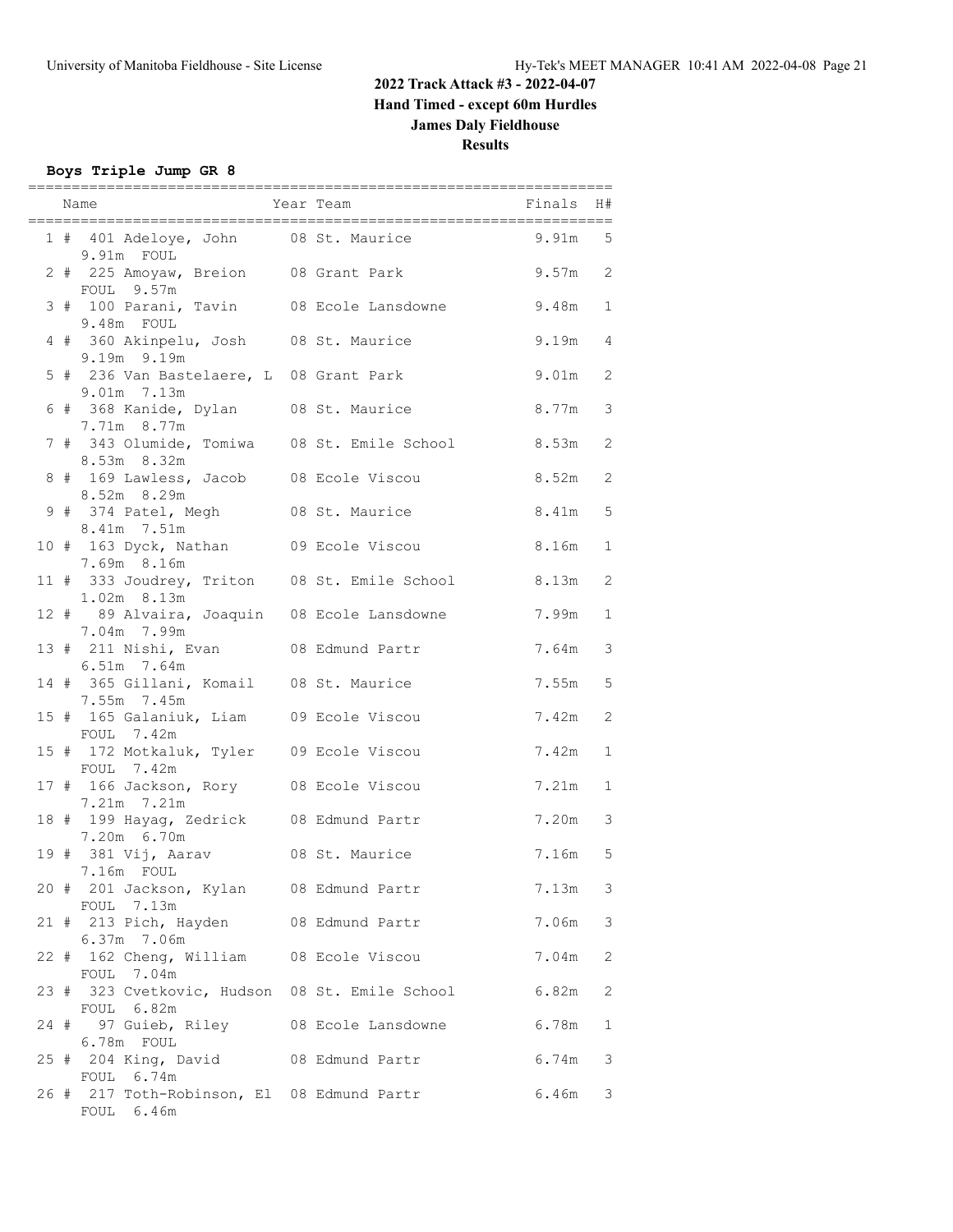### **2022 Track Attack #3 - 2022-04-07**

**Hand Timed - except 60m Hurdles**

### **James Daly Fieldhouse**

| Boys Triple Jump GR 8 |  |  |
|-----------------------|--|--|
|                       |  |  |

|  |                                           | 27 # 279 Tumbaga, Amber 08 Leila North 6.29m 3 |                   |                |
|--|-------------------------------------------|------------------------------------------------|-------------------|----------------|
|  | FOUL 6.29m                                |                                                |                   |                |
|  |                                           | 28 # 210 Martens, Dorian 08 Edmund Partr       | 6.28m             | $\mathcal{S}$  |
|  | $6.28m$ FOUL                              |                                                |                   |                |
|  | 29 # 160 Ali, Yahia 09 Ecole Viscou       |                                                | 5.90m             | $\mathbf{1}$   |
|  | FOUL 5.90m                                |                                                |                   |                |
|  | 30 # 202 Jimenez, Leiron 08 Edmund Partr  |                                                | 5.71m             | $\overline{4}$ |
|  | 5.71m FOUL                                |                                                |                   |                |
|  | 31 # 168 Jeje, Mikkel 08 Ecole Viscou     |                                                | 5.60m             | 2              |
|  | 5.60m FOUL                                |                                                |                   |                |
|  | 32 # 209 Martell, Kade 08 Edmund Partr    |                                                | 5.21m             | $\mathcal{S}$  |
|  | FOUL 5.21m                                |                                                |                   |                |
|  |                                           |                                                |                   |                |
|  | -- # 379 Timbang, Tristan 08 St. Maurice  |                                                | FOUL              | 5              |
|  | FOUL FOUL                                 |                                                |                   |                |
|  | -- # 362 Dabalos, Janlloyd 08 St. Maurice |                                                | FOUL              | 5              |
|  | FOUL FOUL                                 |                                                |                   |                |
|  | -- # 383 Wong, Oliver 08 St. Maurice      |                                                | FOUL              | 5              |
|  | FOUL FOUL                                 |                                                |                   |                |
|  | -- # 367 Gumban, Nic 08 St. Maurice       |                                                | FOUL <sub>5</sub> |                |
|  | FOUL FOUL                                 |                                                |                   |                |
|  | -- # 372 Mehta, Jaden 68 St. Maurice      |                                                | FOUL              | $\mathbf 5$    |
|  | FOUL FOUL                                 |                                                |                   |                |
|  |                                           | -- # 90 Calubayan, Thomas 08 Ecole Lansdowne   | FOUL              | $\mathbf{1}$   |
|  | FOUL FOUL                                 |                                                |                   |                |
|  | -- # 94 Dizon, Daynyel 08 Ecole Lansdowne |                                                | FOUL              | $\mathbf{1}$   |
|  | FOUL FOUL                                 |                                                |                   |                |
|  | -- # 167 Jayaraman, Rohan 09 Ecole Viscou |                                                | FOUL              | $\mathbf{1}$   |
|  | FOUL FOUL                                 |                                                |                   |                |
|  | -- # 220 Yu, Julian 08 Edmund Partr       |                                                | FOUL <sub>4</sub> |                |
|  | FOUL FOUL                                 |                                                |                   |                |
|  |                                           | -- # 370 Lantin, Johnel 08 St. Maurice         | FOUL <sub>5</sub> |                |
|  | FOUL FOUL                                 |                                                |                   |                |
|  |                                           |                                                |                   |                |
|  |                                           | -- # 326 Dnes, Ben 08 St. Emile School         | FOUL <sub>2</sub> |                |
|  | FOUL FOUL                                 |                                                |                   |                |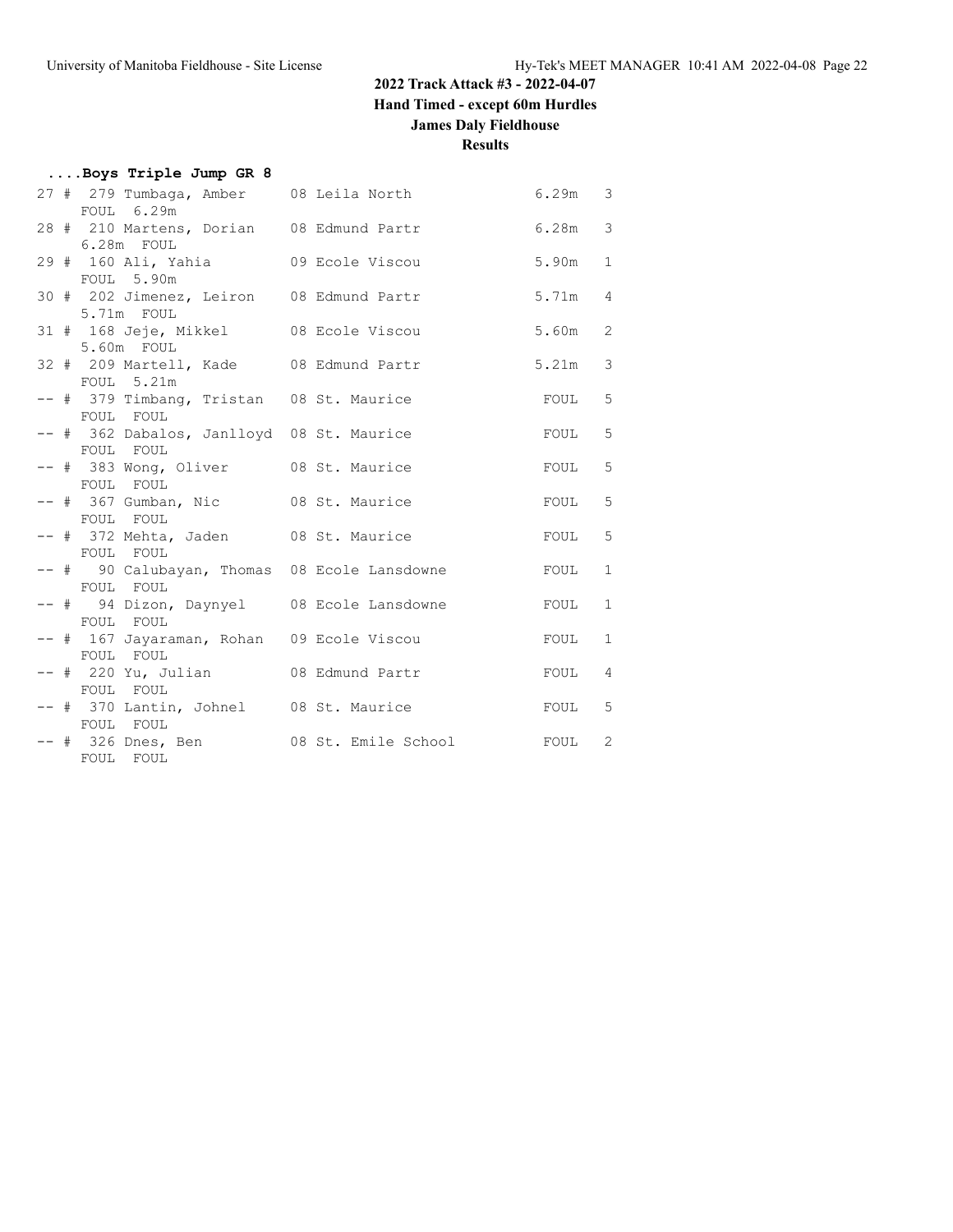#### **Boys 60 Meter Hurdles GR 9**

| Name  |                          | Year Team             |  | Finals |
|-------|--------------------------|-----------------------|--|--------|
| 1#    | 30 Burchill, Terick      | 06 Acadia Junior High |  | 9.83   |
| $2 +$ | 44 Towfigh, Ryan         | 10 Acadia Junior High |  | 11.16  |
| 3#    | 43 Sule, Mubarak         | 03 Acadia Junior High |  | 11.64  |
| 4#    | 36 Kandeepan, Vidvan     | 06 Acadia Junior High |  | 11.93  |
| 5#    | 28 Ayeni, Ay             | 04 Acadia Junior High |  | 12.43  |
| 6 #   | 399 Gunathilaka,<br>Inuk | 07 Acadia Junior High |  | 12.44  |
| 7#    | 40 Parboosingh, Harr     | 08 Acadia Junior High |  | 12.48  |
| 8#    | 25 Asaolu, Romo          | 01 Acadia Junior High |  | 12.86  |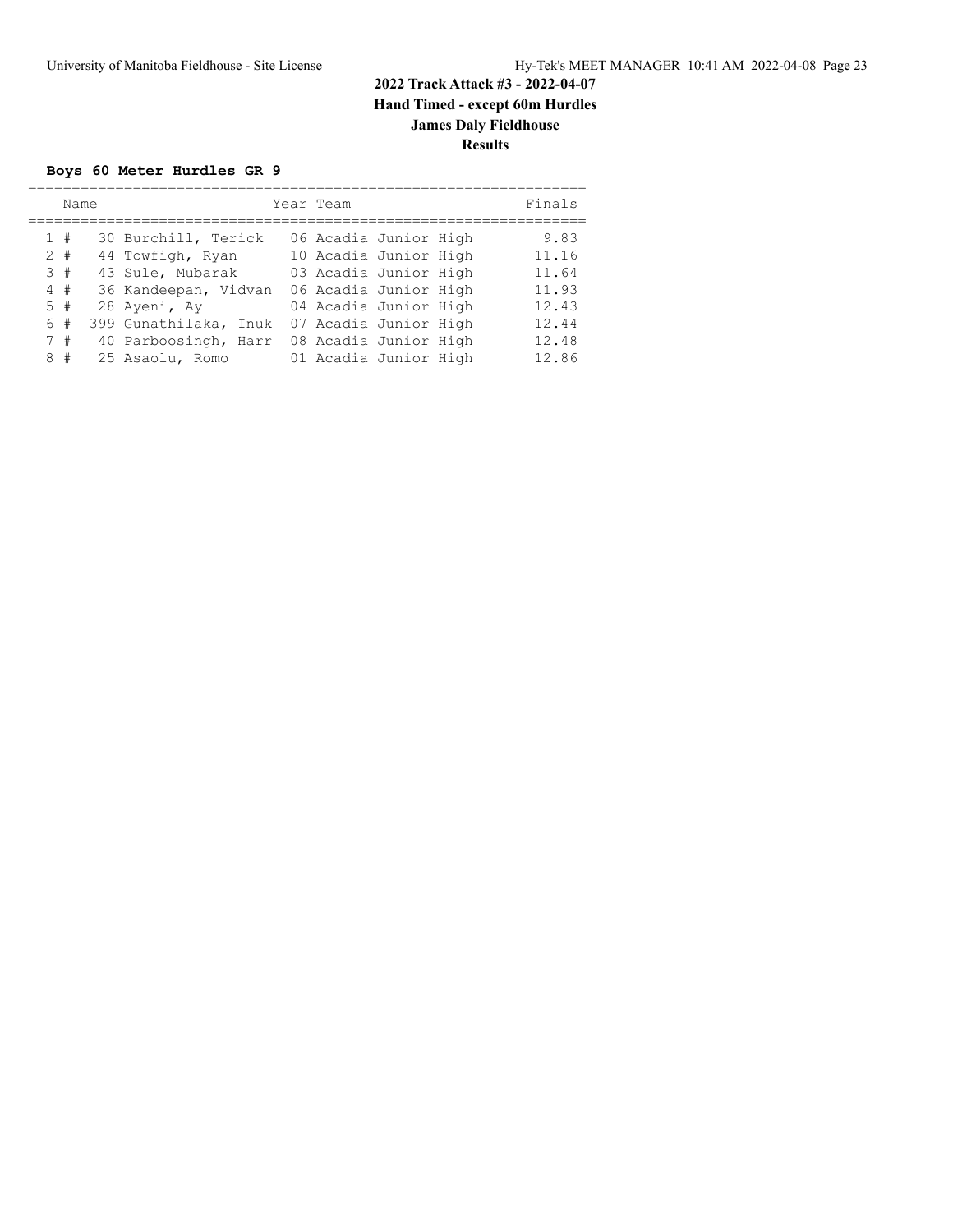**Boys High Jump GR 9**

| Name                                                                  | Year Team                                            | Finals |
|-----------------------------------------------------------------------|------------------------------------------------------|--------|
| 1.20 1.25 1.30 1.35 1.40 1.45 1.50 1.55<br>0 0 0 XO 0 0 XX<br>$\circ$ | 1 # 30 Burchill, Terick 06 Acadia Junior High        | 1.50m  |
| 1.15 1.20 1.25 1.30 1.35 1.40 1.45<br>0 0 0 0 XO XO XX                | 2 # 36 Kandeepan, Vidvan 06 Acadia Junior High 1.40m |        |
| 1.20 1.25 1.30 1.35 1.40 1.45<br>0 XO 0 0 XO XX                       | 2 # 25 Asaolu, Romo 01 Acadia Junior High 1.40m      |        |
| 1.15 1.20 1.25 1.30 1.35<br>O O O XO XX                               | 4 # 43 Sule, Mubarak 03 Acadia Junior High 1.30m     |        |
| 1.20 1.25 1.30 1.35<br>O XO XO XX                                     | 4 # 28 Ayeni, Ay 64 Acadia Junior High 1.30m         |        |
| 1.20 1.25<br>$\circ$<br>XX X                                          | 6 # 40 Parboosingh, Harr 08 Acadia Junior High 1.20m |        |
| # 399 Gunathilaka, Inuk 07 Acadia Junior High<br>1.15<br>XX           |                                                      | ΝH     |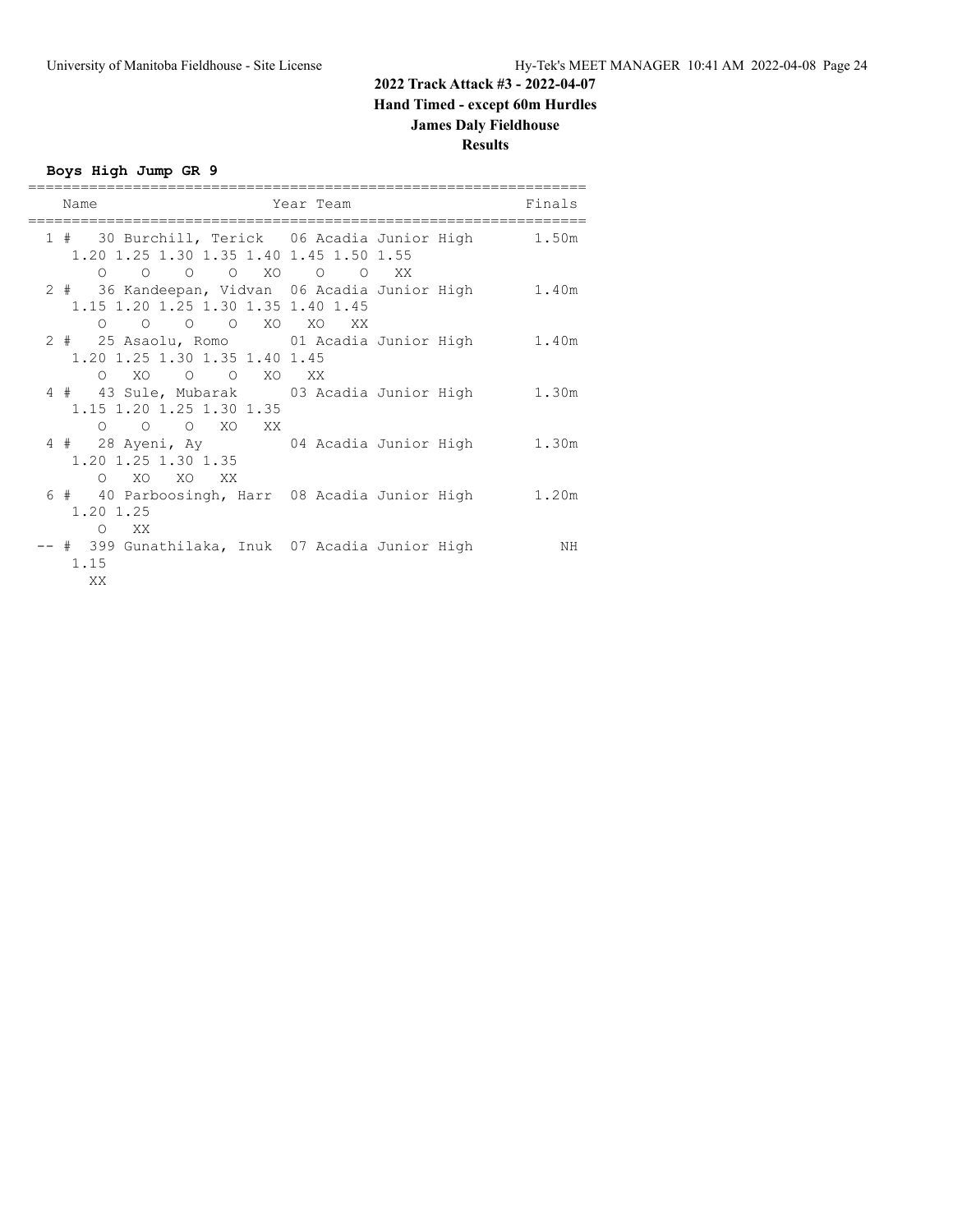**Boys Triple Jump GR 9**

|  | Name                                                                   | Year Team             | Finals |
|--|------------------------------------------------------------------------|-----------------------|--------|
|  | 1 # 30 Burchill, Terick 06 Acadia Junior High<br>$9.36m$ 10.60m        |                       | 10.60m |
|  | 2 # 43 Sule, Mubarak<br>8.34m 8.19m                                    | 03 Acadia Junior High | 8.34m  |
|  | 3 # 44 Towfigh, Ryan<br>7.61m 8.12m                                    | 10 Acadia Junior High | 8.12m  |
|  | 4 # 40 Parboosingh, Harr 08 Acadia Junior High<br>6.82m 7.54m          |                       | 7.54m  |
|  | 5 # 36 Kandeepan, Vidvan 06 Acadia Junior High<br>$6.37m$ $6.69m$ x    |                       | 6.69m  |
|  | 6 # 399 Gunathilaka, Inuk 07 Acadia Junior High<br>FOUL $6.40m \times$ |                       | 6.40m  |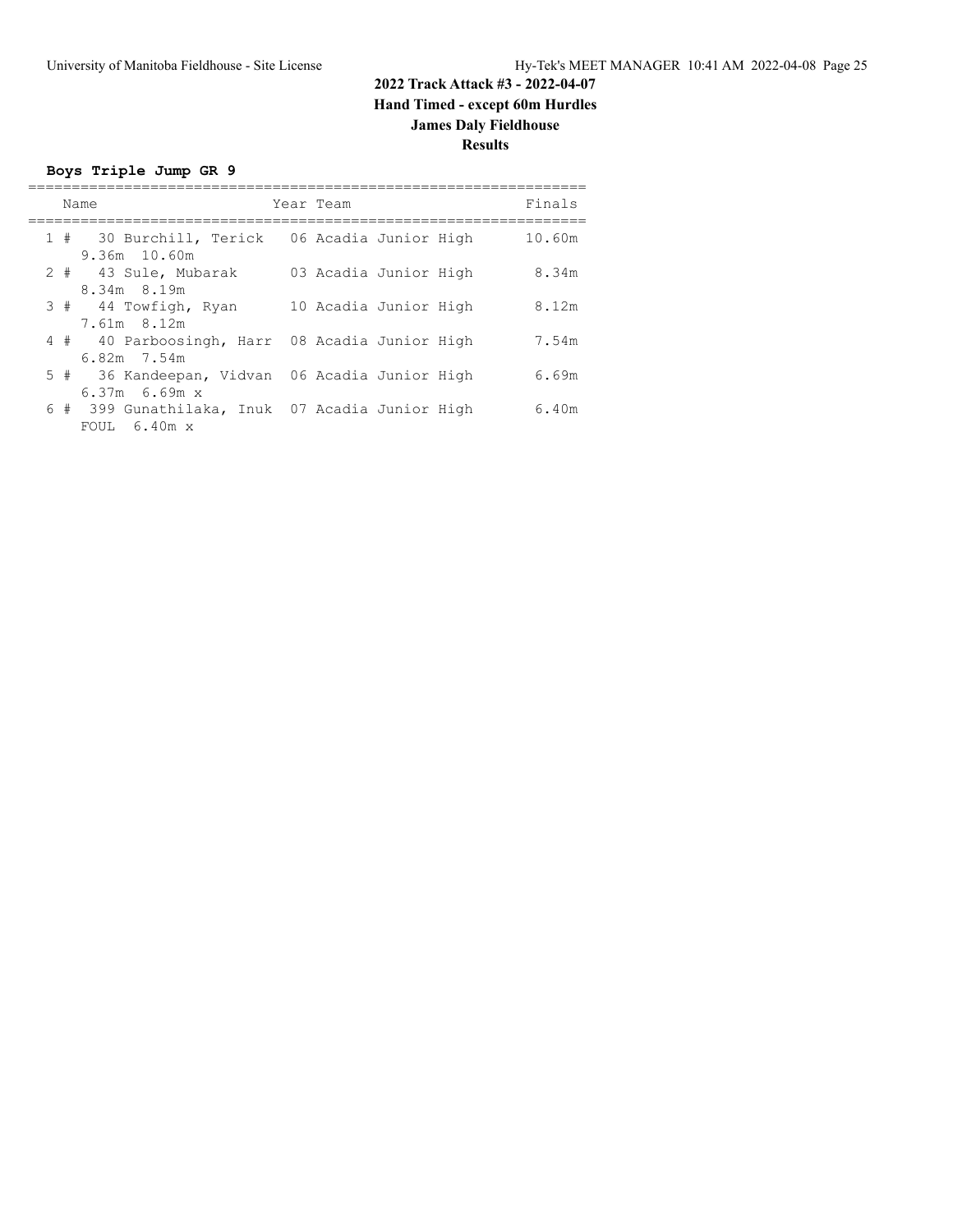### **Results**

### **Mixed 4x200 Meter Relay GR 7**

| Team                                   | Finals  | H#           |                  |                        |
|----------------------------------------|---------|--------------|------------------|------------------------|
| 1 Ecole Viscount Alexander 'B'         | 2:04.00 |              |                  | 2 Team A (Gabriel)     |
| 2 Leila North 'A'                      | 2:04.34 |              | 1 Team D         |                        |
| 3 Ecole Viscount Alexander 'A'         | 2:08.02 |              | 1 Team B (Angel) |                        |
| 4 Acadia Junior High 'A'               | 2:09.68 |              | 1 Team A         |                        |
| 5 St. Maurice 'A'                      | 2:11.00 |              | 1 Team C (Ella)  |                        |
| 6 Edmund Partridge Community Sch 'A'   | 2:12.21 | $\mathbf{1}$ |                  |                        |
| 7 St. Maurice 'B'                      | 2:14.93 |              | 2 Team A (Raica) |                        |
| 8 Balmoral Hall 'A'                    | 2:15.34 |              | 1 Team A         |                        |
| 9 Grant Park 'A'                       | 2:20.57 |              | 2 Team A         |                        |
| 10 River West Park School 'A'          | 2:21.50 |              |                  | 1 Team A (Tait Viker)  |
| 11 St. Maurice 'C'                     | 2:21.57 |              |                  | 2 Team D (Tanner)      |
| 12 Balmoral Hall 'B'                   | 2:25.07 |              | 2 Team B         |                        |
| 13 St. Emile School 'A'                | 2:27.12 |              | 1 Team A         |                        |
| $'$ B $'$<br>14 River West Park School | 2:27.77 |              |                  | 2 Team B (Ciara Martin |
| 15 St. Emile School<br>"B"             | 2:29.81 |              | 1 Team B         |                        |
| "C"<br>16 St. Emile School             | 2:33.70 |              | 2 Team C         |                        |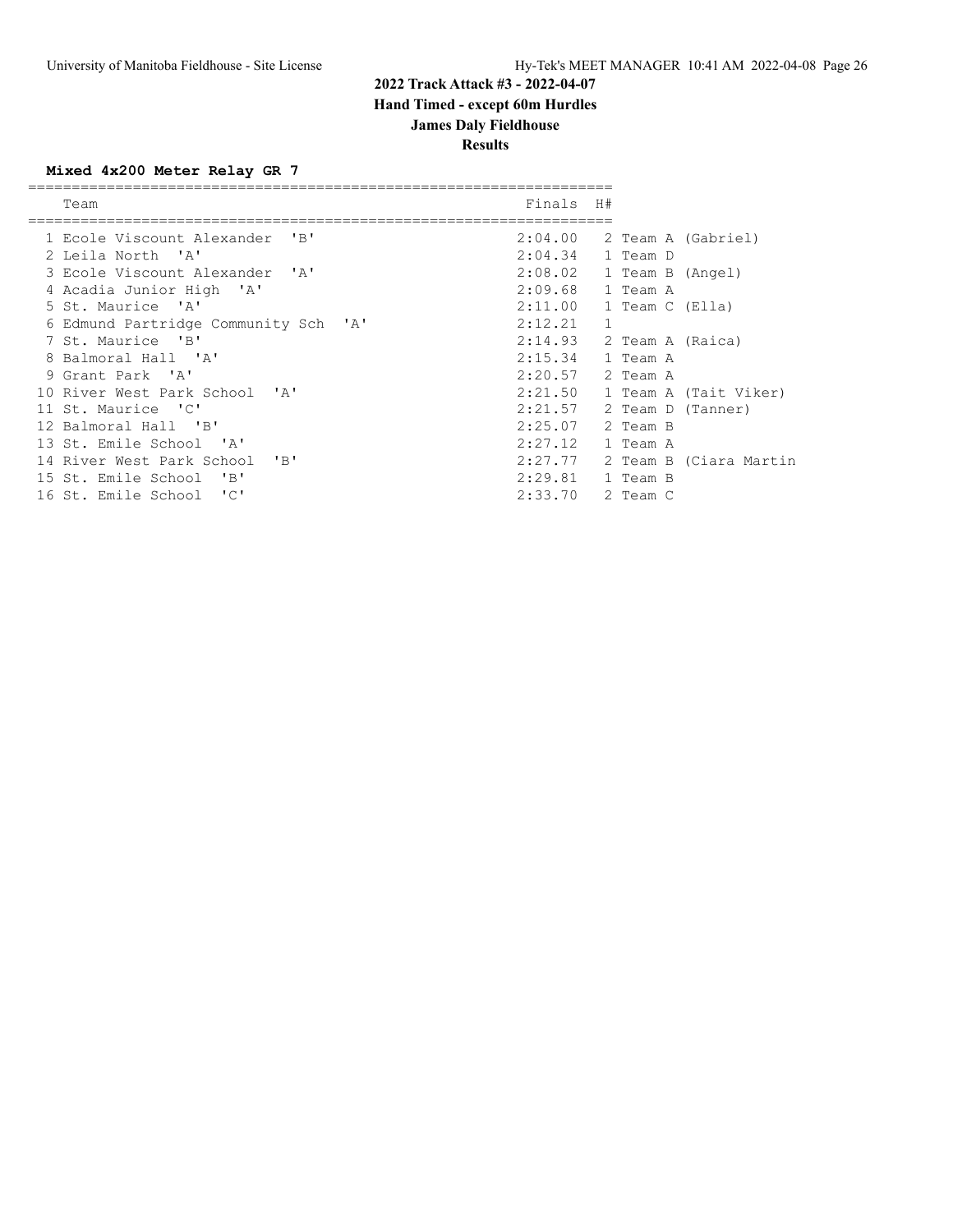**Results**

#### **Mixed 800 Sprint Medley GR 7**

| Team                                      | Finals H#        |                             |
|-------------------------------------------|------------------|-----------------------------|
|                                           |                  |                             |
| 1 Leila North 'E'                         | 2:07.72          | 4 Chris                     |
| 2 Ecole Viscount Alexander 'B'            |                  | $2:14.17$ 2 Team C (Elenor) |
| 3 Ecole Viscount Alexander 'A'            | 2:16.69          | 1 Team B (Nathan)           |
| 4 Leila North 'B'                         | 2:18.38 2 Evan   |                             |
| 5 St. Emile School 'B'                    | 2:20.95          | 2 Team D                    |
| 6 Acadia Junior High 'A'                  | 2:21.38          | 3 Team A                    |
| 7 St. Maurice 'A'                         |                  | $2:23.17$ 2 Team B (Reese)  |
| 8 St. Emile School 'A'                    | 2:23.34          | 1 Team C                    |
| 9 St. Maurice 'B'                         | 2:23.74          | 3 Team A (Avery)            |
| 10 St. Emile School 'C'                   | 2:25.62          | 4 Preston                   |
| 11 Leila North 'A'                        | 2:28.75 1 Team C |                             |
| 12 River West Park School 'A'             | 2:29.75          | 1 Team C (Emerson K)        |
| 13 Balmoral Hall 'B'                      | 2:30.50          | 2 Team C                    |
| 14 Grant Park 'A'                         | 2:31.72          | 1 Team A                    |
| 15 River West Park School<br>$\mathsf{R}$ | 2:34.19          | 2 Team D (Andy)             |
| 16 Leila North 'C'                        | 2:36.18          | 3 Grade 6                   |
| 17 Leila North 'D'                        | 2:38.16          | 3 Adam                      |
| 18 Balmoral Hall 'A'                      | 2:41.22          | 1 Team A                    |
| 19 Leila North 'F'                        | 2:55.27          | 4 Chloe                     |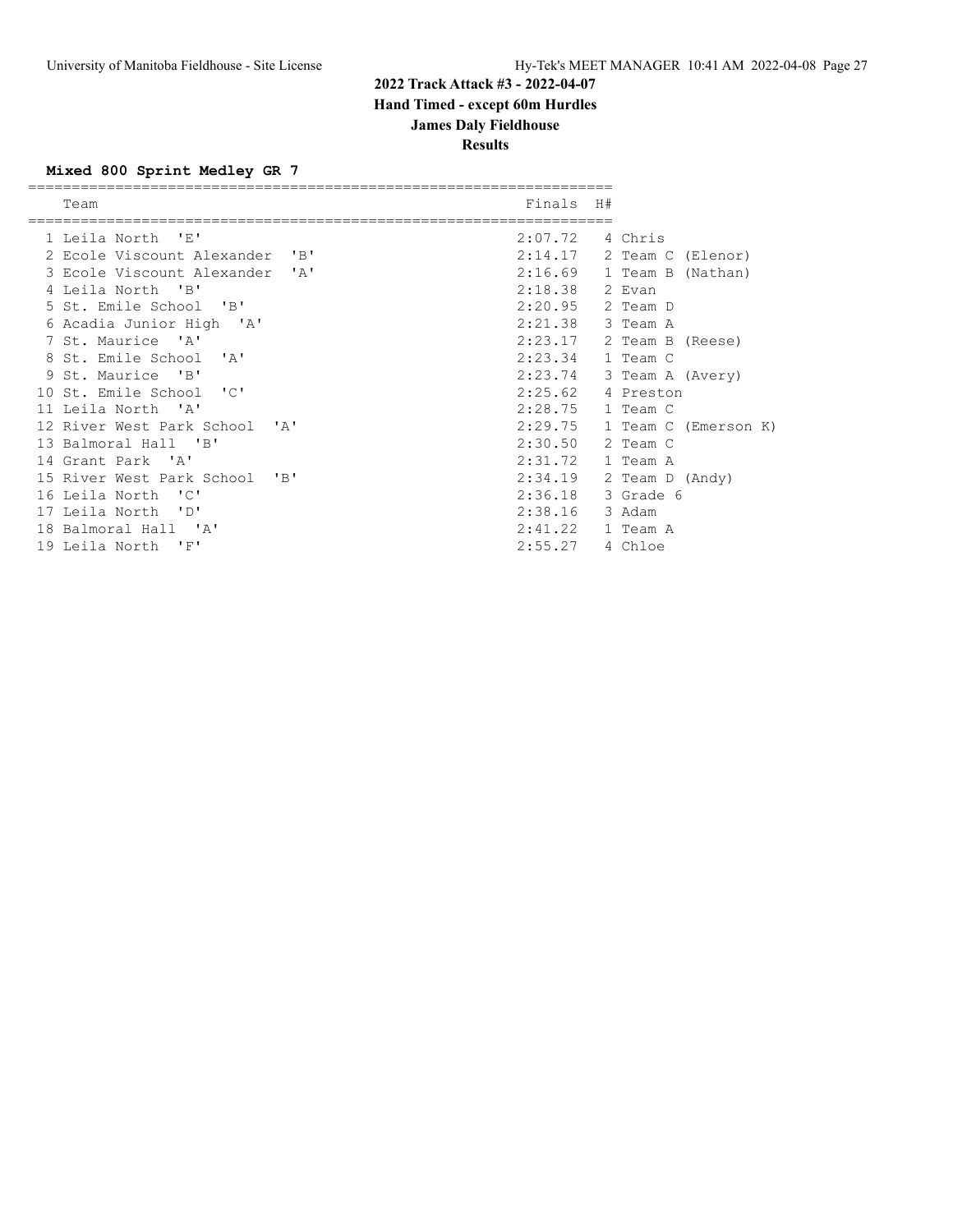**Results**

### **Mixed 4x200 Meter Relay GR 8**

| Team                                 | Finals H# |   |                 |                        |
|--------------------------------------|-----------|---|-----------------|------------------------|
|                                      |           |   |                 |                        |
| 1 Acadia Junior High 'A'             | 1:56.09   |   | 3 Team A        |                        |
| 2 Ecole Viscount Alexander 'D'       | 1:56.59   |   |                 | 3 Team A (Tyler)       |
| 3 Grant Park 'A'                     | 2:00.45   |   | 1 Team A        |                        |
| 4 Ecole Viscount Alexander 'B'       | 2:01.69   |   |                 | 2 Team B (Elizabeth)   |
| 5 Edmund Partridge Community Sch 'A' | 2:02.98   | 2 |                 |                        |
| 6 St. Maurice 'A'                    | 2:04.62   |   | 1 Team A (Josh) |                        |
| 7 St.Mary's 'A'                      | 2:07.71   |   | 1 Team A        |                        |
| 8 River West Park School 'A'         | 2:10.01   |   |                 | 1 Team A (Connor Allis |
| 9 St. Emile School 'A'               | 2:10.31   |   |                 | 3 Team A (Ashton)      |
| 10 Ecole Viscount Alexander 'C'      | 2:11.38   |   |                 | 2 Team C (Nathanz)     |
| 11 Ecole Lansdowne 'C'               | 2:15.41   |   | 3 Team A        |                        |
| 12 Ecole Viscount Alexander 'A'      | 2:15.92   |   |                 | 1 Team D (Lillia)      |
| 13 St. Maurice 'B'                   | 2:16.42   |   |                 | 2 Team C (Komail)      |
| 14 St. Maurice 'C'                   | 2:19.40   |   | 3 Team B (Ini)  |                        |
| 15 Ecole Lansdowne 'A'               | 2:20.49   |   | 1 Team C        |                        |
| 16 Leila North 'A'                   | 2:21.88   |   | 1 Team D        |                        |
| 17 Balmoral Hall 'A'                 | 2:26.20   |   | 1 Team A        |                        |
| 18 River West Park School 'B'        | 2:29.87   |   |                 | 3 Team D (Kyran T)     |
| 19 Balmoral Hall 'B'                 | 2:36.56   |   | 3 Team B        |                        |
| 20 Ecole Lansdowne 'B'               | 2:36.95   |   | 2 Team B        |                        |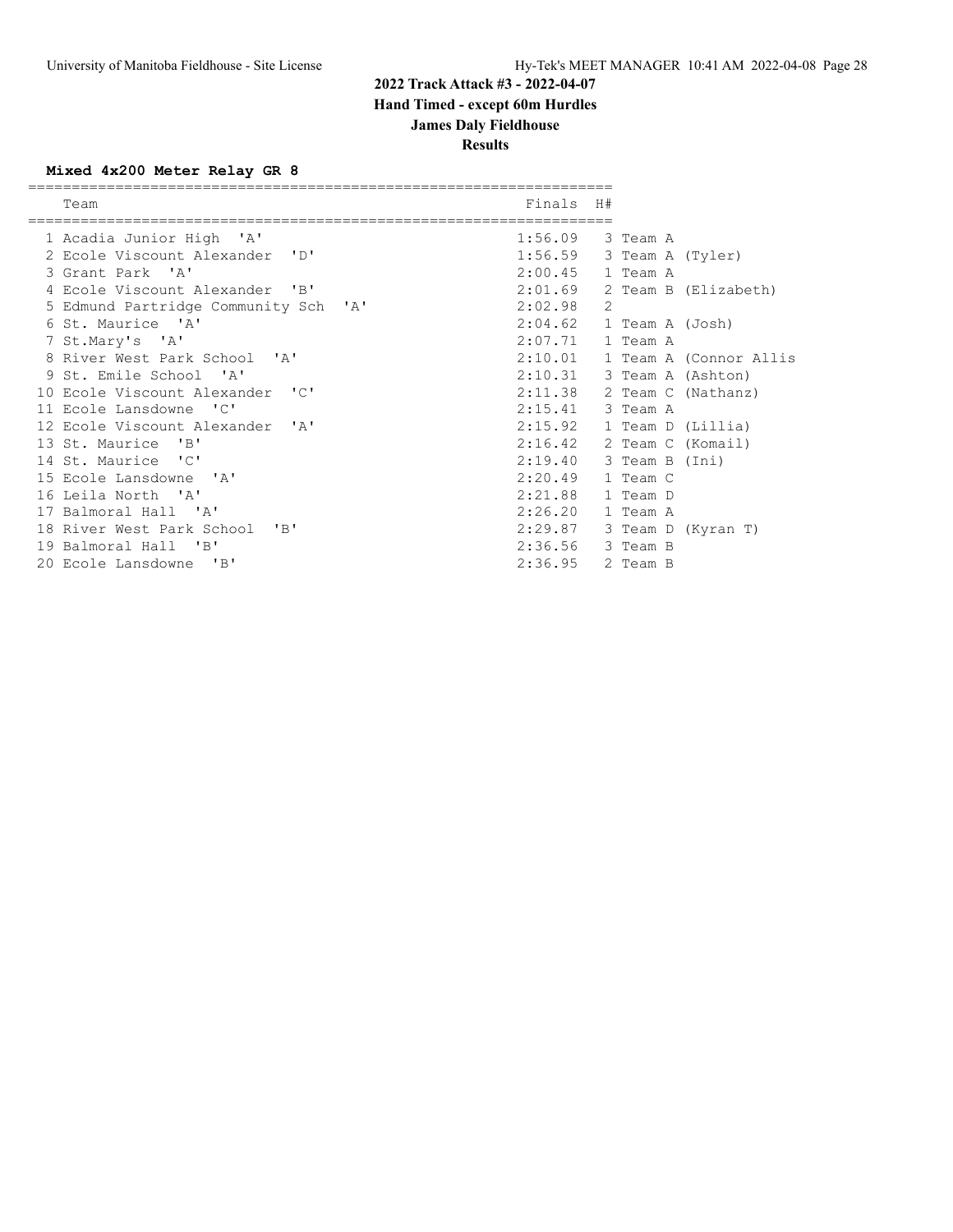**Results**

#### **Mixed 800 Sprint Medley GR 8**

| Team                            | Finals H# |   |          |                             |
|---------------------------------|-----------|---|----------|-----------------------------|
|                                 |           |   |          |                             |
| 1 St. Maurice 'A'               |           |   |          | $2:01.14$ 1 Team A (Esther) |
| 2 Acadia Junior High 'A'        | 2:01.34   |   |          | 4 Team B (John)             |
| 3 Ecole Viscount Alexander 'A'  | 2:02.22   |   | 2 Team D |                             |
| 4 St. Emile School 'A'          | 2:02.47   |   | 2 Team B |                             |
| 5 St. Emile School 'B'          | 2:03.21   |   | 3 Team A |                             |
| 6 St. Emile School 'C'          | 2:11.19   |   | 4 Team C |                             |
| 7 Grant Park 'A'                | 2:12.55   |   | 1 Team A |                             |
| 8 St.Mary's 'A'                 | 2:13.43   |   | 3 Team A |                             |
| 9 River West Park School 'B'    | 2:16.43   |   |          | 3 Team D (Kyran T)          |
| 10 Ecole Viscount Alexander 'C' | 2:17.78   |   |          | 4 Team B (William)          |
| 11 Ecole Viscount Alexander 'B' | 2:18.60   |   |          | 3 Team A (Elizabeth)        |
| 12 St. Maurice 'B'              | 2:22.10   |   |          | 2 Team B (Jonnel)           |
| 13 Balmoral Hall 'B'            | 2:23.57   |   | 3 Team A |                             |
| 14 River West Park School 'A'   | 2:24.21   |   |          | 2 Team A (Ethan Moir)       |
| 15 Ecole Lansdowne 'B'          | 2:26.50   |   | 2 Team D |                             |
| 16 Leila North 'B'              | 2:29.87   | 4 |          |                             |
| 17 Ecole Lansdowne 'C'          | 2:30.53   |   | 3 Team A |                             |
| 18 Balmoral Hall 'A'            | 2:31.54   |   | 2 Team B |                             |
| 19 Leila North 'A'              | 2:33.81   |   | 1 Team D |                             |
| 20 Ecole Lansdowne 'A'          | 3:03.22   |   | 1 Team C |                             |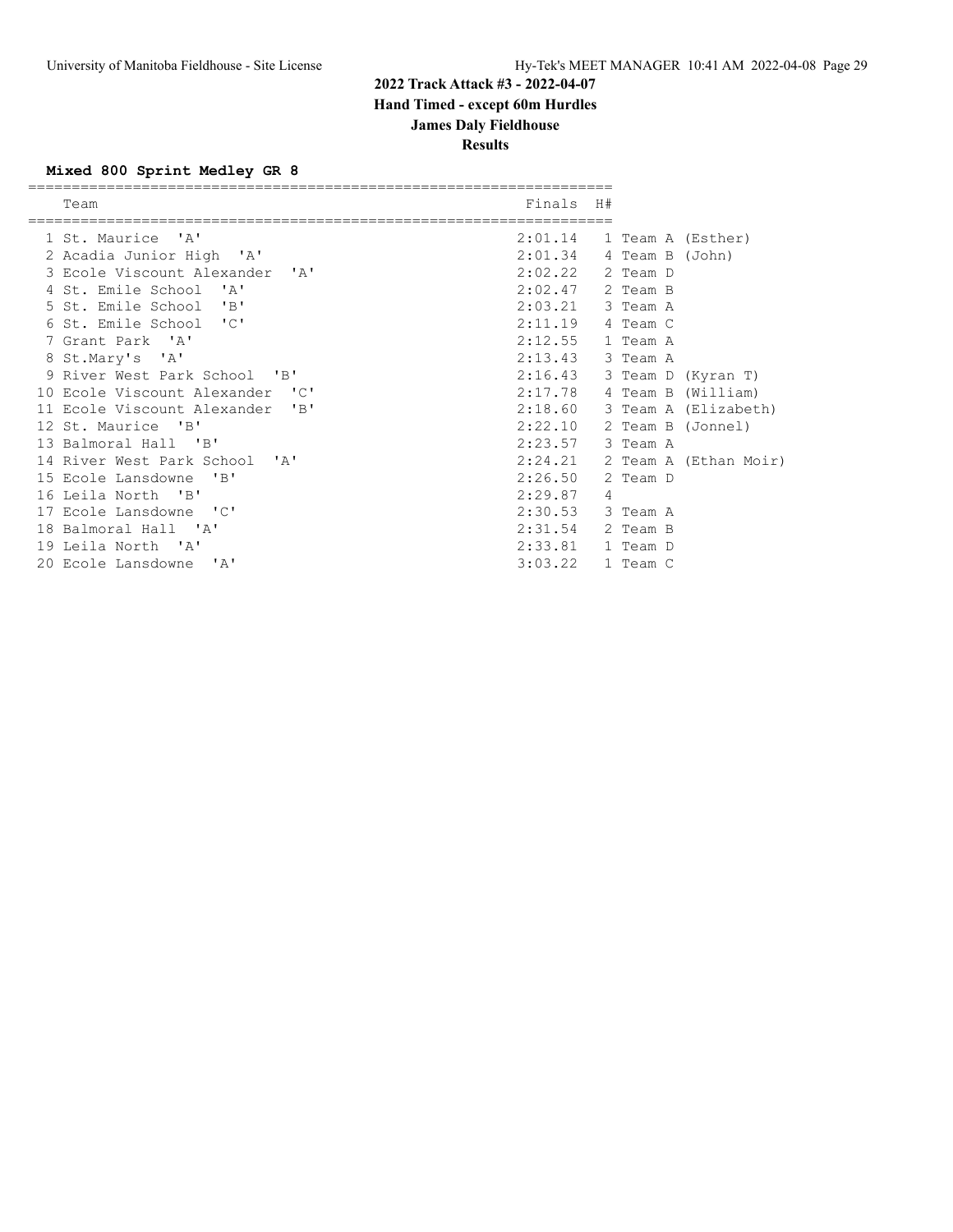### **Mixed 4x200 Meter Relay GR 9**

|  | Team                     |                           | Finals           |        |
|--|--------------------------|---------------------------|------------------|--------|
|  |                          |                           |                  |        |
|  | 1 Acadia Junior High 'A' |                           | 1:58.25          | Team A |
|  | 2 Balmoral Hall 'A'      |                           | $1:58.90$ Team A |        |
|  | 3 Acadia Junior High 'B' |                           | 2:06.57          | Team C |
|  | 4 Acadia Junior High 'C' |                           | $2:08.15$ Team G |        |
|  | 5 Acadia Junior High     | $\overline{D}$            | 2:13.51          | Team B |
|  | 6 Acadia Junior High     | 'E'                       | 2:14.60          | Team F |
|  | 7 Acadia Junior High     | $^{\prime}$ F $^{\prime}$ | 2:19.47          | Team D |
|  | 8 Acadia Junior High     | $\mathsf{F} \mathsf{G}$   | 2:24.63          | Team E |
|  |                          |                           |                  |        |